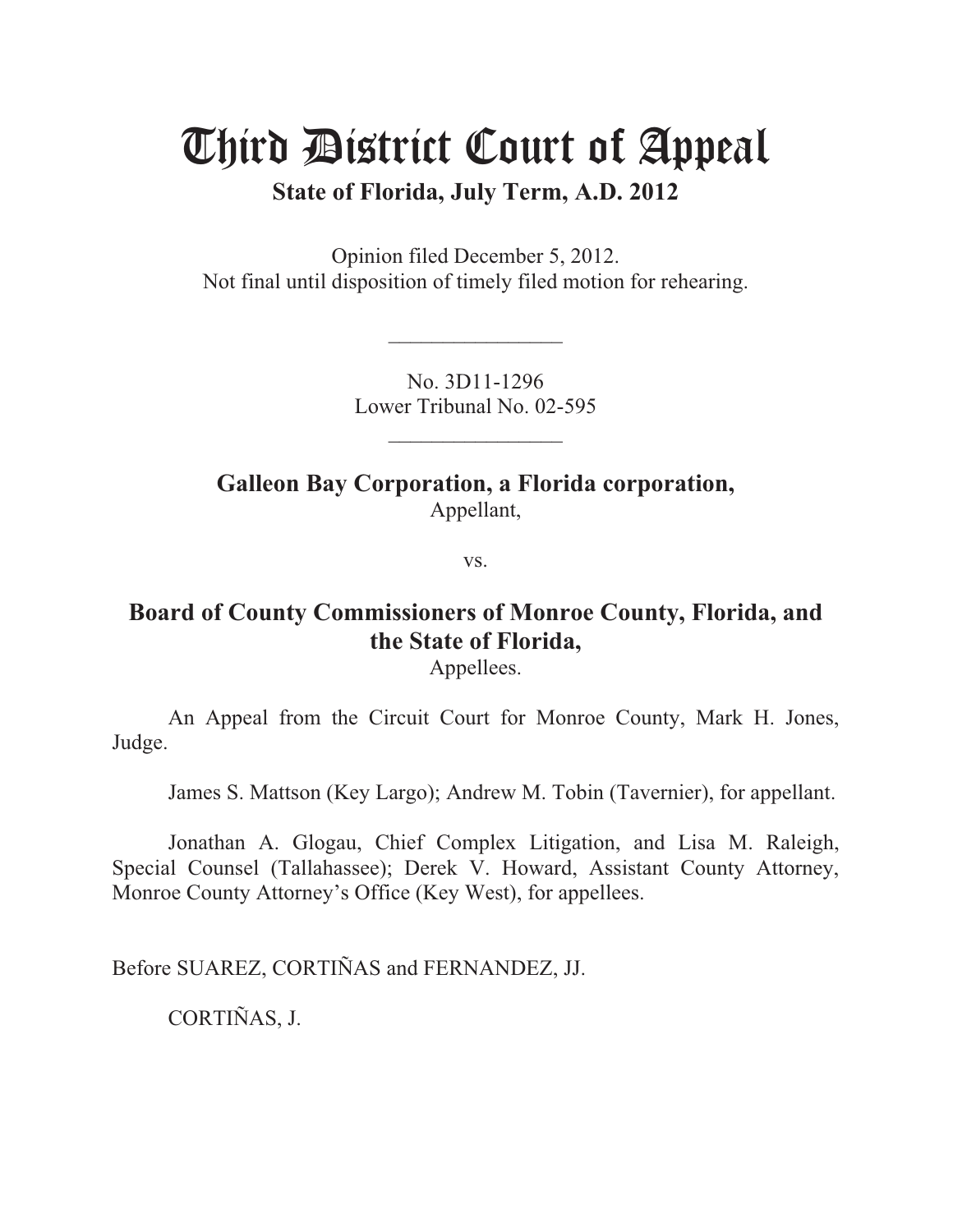When apt-named Galleon<sup>1</sup> first set out to develop its property, it could not have possibly imagined the tumultuous seas it would encounter in the decades that followed. While galleons have not been spotted on our shores since the Eighteenth Century, this is our Court's seventh encounter with this case.

We first visited this matter ten years ago in 2002, when Monroe County filed a petition for second tier certiorari review of a Final Judgment Granting Writ of Certiorari entered by the first trial judge presiding over this matter, now-retired Circuit Judge Richard Payne. We denied the petition in Monroe County v. Galleon Bay Corporation, 876 So. 2d 569 (Fla. 3d DCA 2004).

We then saw another appeal and a petition for a writ of prohibition in 2004. These two cases were voluntarily dismissed. See State v. Bd. of Cnty. Comm'rs of Monroe Cnty., 908 So. 2d 1077 (Fla. 3d DCA 2005).

In 2006, the matter returned to us by way of another petition for a writ of prohibition which we denied, as well as two other appeals which we affirmed. See State of Florida and Bd. of Cnty. Commr's of Monroe Cnty. v. Galleon Bay Corp., 930 So. 2d 627 (Fla. 3d DCA 2006); Bd. of Cnty. Comm'rs of Monroe Cnty. v. Galleon Bay Corp., 954 So. 2d 1169 (Fla. 3d DCA 2007).

Now, after what Judge Payne fittingly referred to as an "odyssey of disappointment," we revisit this case on plenary appeal. We reverse.

<sup>&</sup>lt;sup>1</sup> Galleon Bay Corporation, a Florida corporation.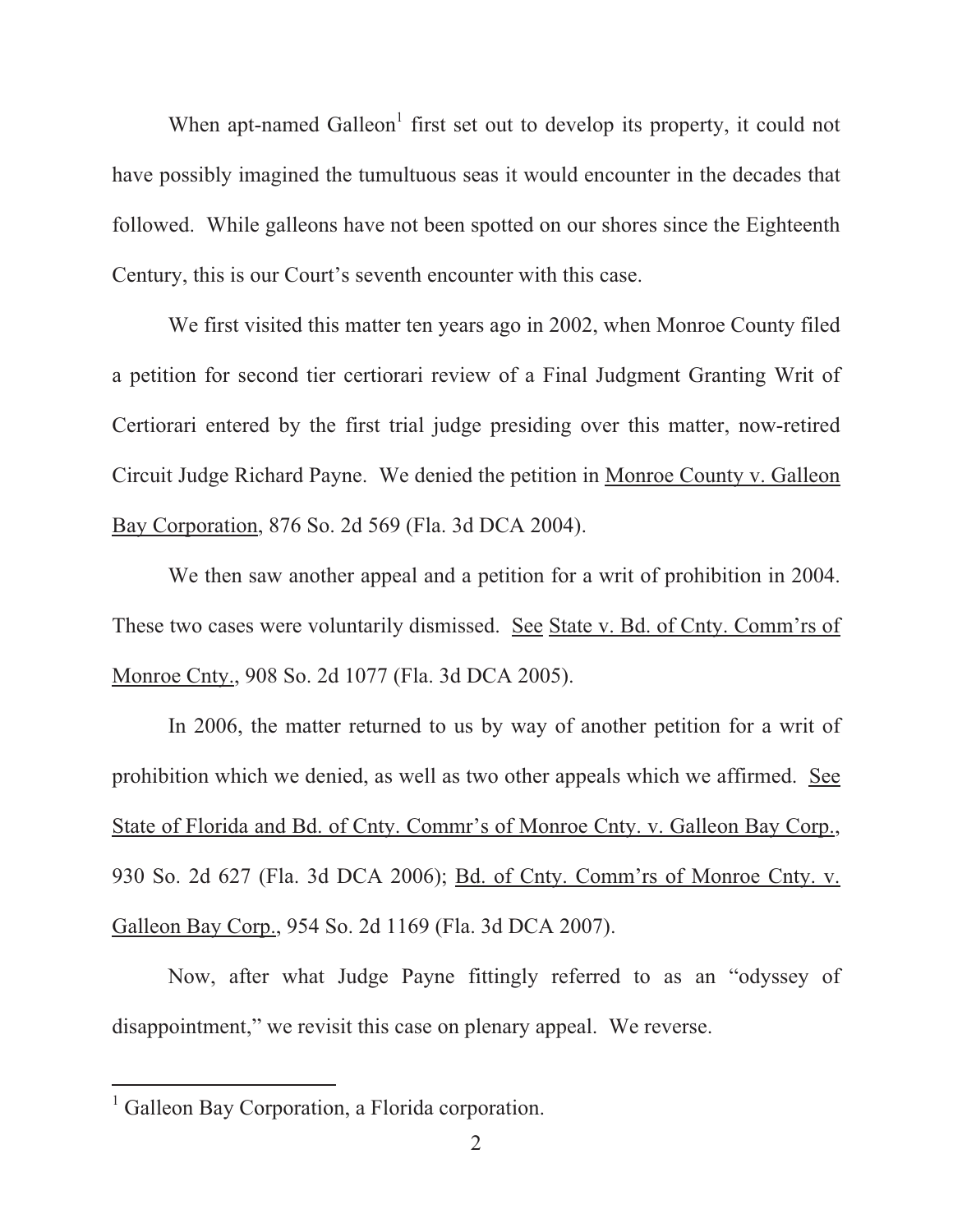## **Factual Background**

In the late 1960's and into the 1970's, Wolfgang Schleu and his wife, Hannelore Schleu, engaged in the acquisition of property on No Name Key, in Monroe County, Florida, for the purpose of developing residential subdivisions and selling the lots for residential purposes. No Name Key is located approximately 33.2 miles to the Northwest of Key West, Florida.

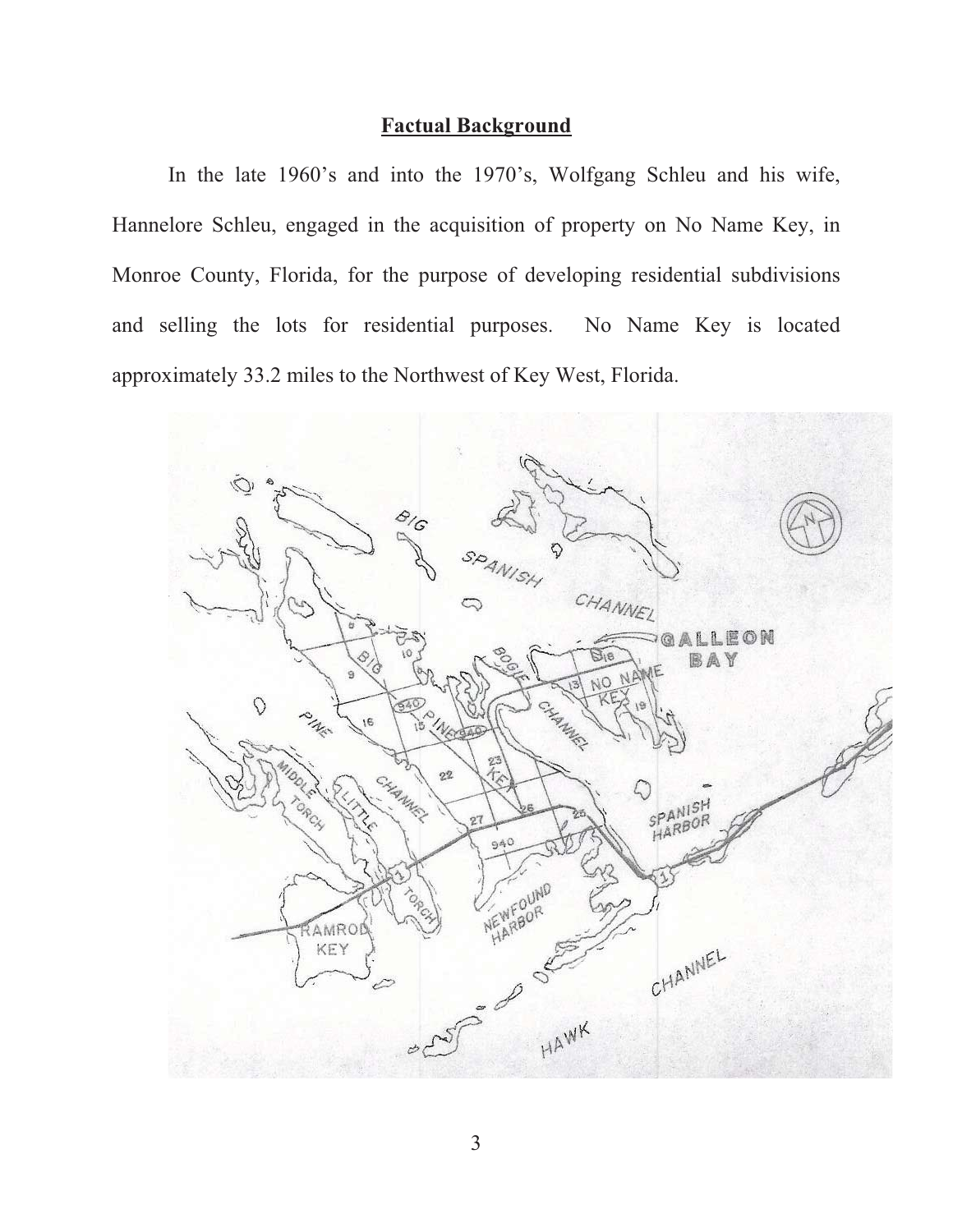This case involves a portion of No Name Key called the Galleon Bay subdivision, which consists of 10.64 acres on No Name Key (the "Galleon Bay Property"). The Galleon Bay Property is presently comprised of 14 residential lots totaling 4.64 acres, a 2.05 acre land-locked lake which is surrounded by the residential lots, approximately 2.94 acres of land restricted in perpetuity by Conservation Easements, and 1.01 acres of roads and utility easements.

In the 1960's and 1970's, Mr. and Mrs. Schleu had separately platted and developed two other subdivisions on No Name Key, namely Bahia Shores and Dolphin Harbour. Bahia Shores was a 91-lot residential subdivision developed in 1969 and Dolphin Harbour was a 44-lot residential subdivision developed in 1970.

By 1984, Mr. and Mrs. Schleu were the sole owners of Galleon, which owned the Galleon Bay Property. Wolfgang Schleu passed away in 1984 and Hannelore Schleu became the sole shareholder of Galleon as a result. Not long thereafter, the Schleus' daughter, Vivienne, became Galleon's principal.

On September 15, 1986, the Galleon Bay Property was re-zoned to a "Commercial Fishing Village" ("CFV").<sup>2</sup> This type of zoning district allowed both residential development and limited commercial fishing uses. This was done at the request of Galleon and William Moore, the president of the Organized Fisherman

<sup>&</sup>lt;sup>2</sup> Prior to this, the Galleon Bay Property had been zoned "General Use," which allowed a density of one lot per acre.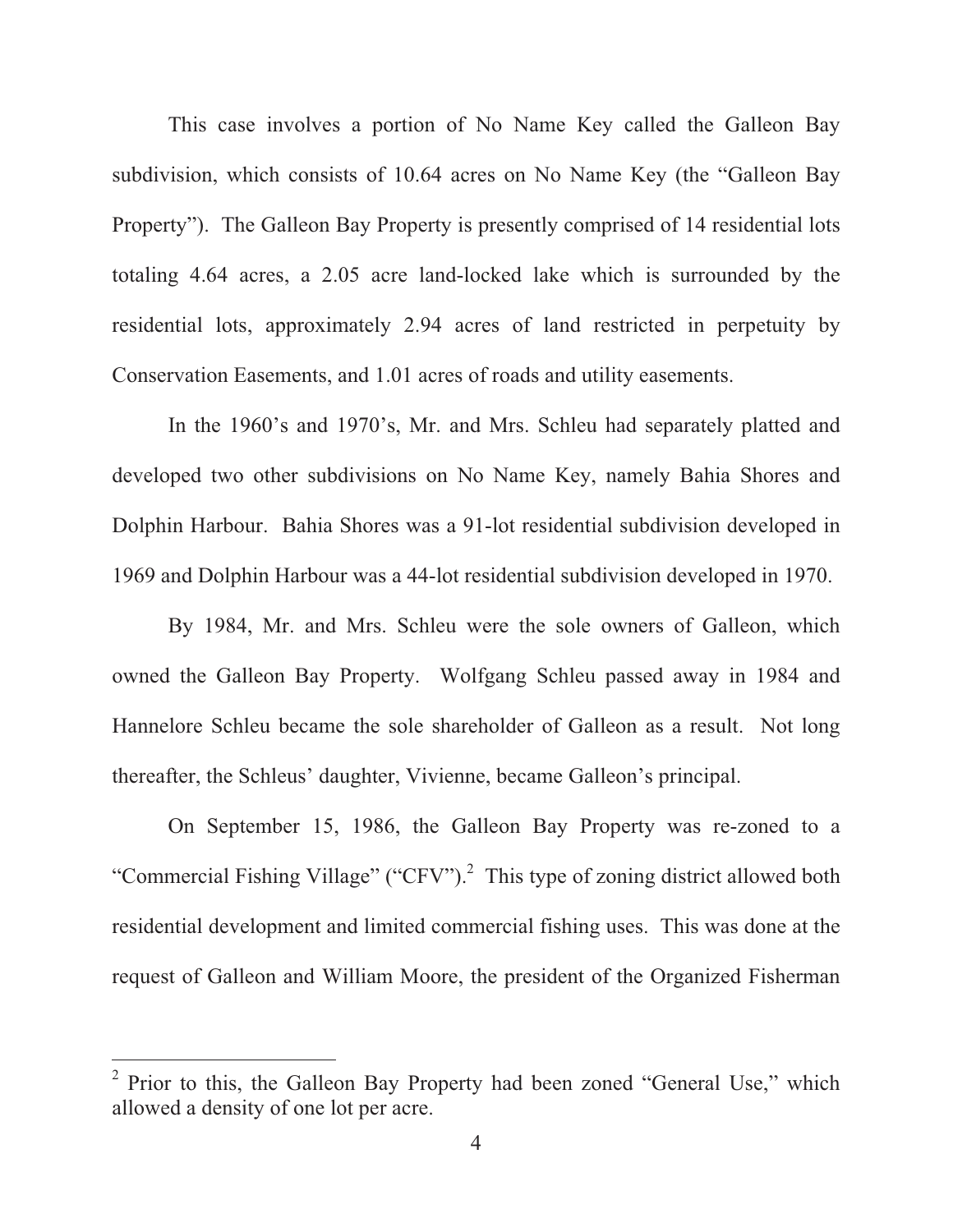of Florida who, at the time, held an option to purchase the Galleon Bay Property.<sup>3</sup> In accordance with the CFV zoning classification and the Monroe County Code of Ordinances ("Code"), three residential dwelling units ("Lots") were allowed, per acre, on the Galleon Bay Property. Subtracting the area of the lake and other areas which could not be developed, there remained approximately 8.6 upland acres, which, as a matter of right, equated to as many as 25 Lots on the Galleon Bay Property, based upon the density of 3 Lots per acre allowed by the Code.<sup>4</sup> In 1989, the Florida Department of Environmental Regulation ("DER") denied an application for a permit to dredge a channel from the lake located on the Galleon Bay Property to Florida Bay, and thereafter, the option to purchase the Galleon Bay Property was allowed to expire.

In 1990, Galleon submitted an application to plat the Galleon Bay Property for 42 Lots.<sup>5</sup> After negotiations with the County, Galleon agreed to reduce the number of Lots to 14 single-family-lots, well below the 42 Lots originally sought, or the 25 Lots to which, presumably, Galleon would have been entitled as a matter

<sup>&</sup>lt;sup>3</sup> The re-zoning to CFV occurred as part of a plan to create a channel from the lake on the Galleon Bay Property to the Gulf of Mexico.

<sup>&</sup>lt;sup>4</sup> See Monroe Cnty., Fla. Code of Ordinances, § 9.5-262; Ord. No. 33-1986, § 9-302; Ord. No. 26-1995, § 1; ord. No. 041-2003, § 1. The applicable provisions have been renumbered in Monroe County., Fla., Code of Ordinances, art. V § 130-157 (2012).

 $<sup>5</sup>$  The Code also allowed for up to 12 Lots per "buildable area," in conjunction with</sup> the use of Transferable Development Rights. This equated to potentially 82 Lots on the Galleon Bay Property.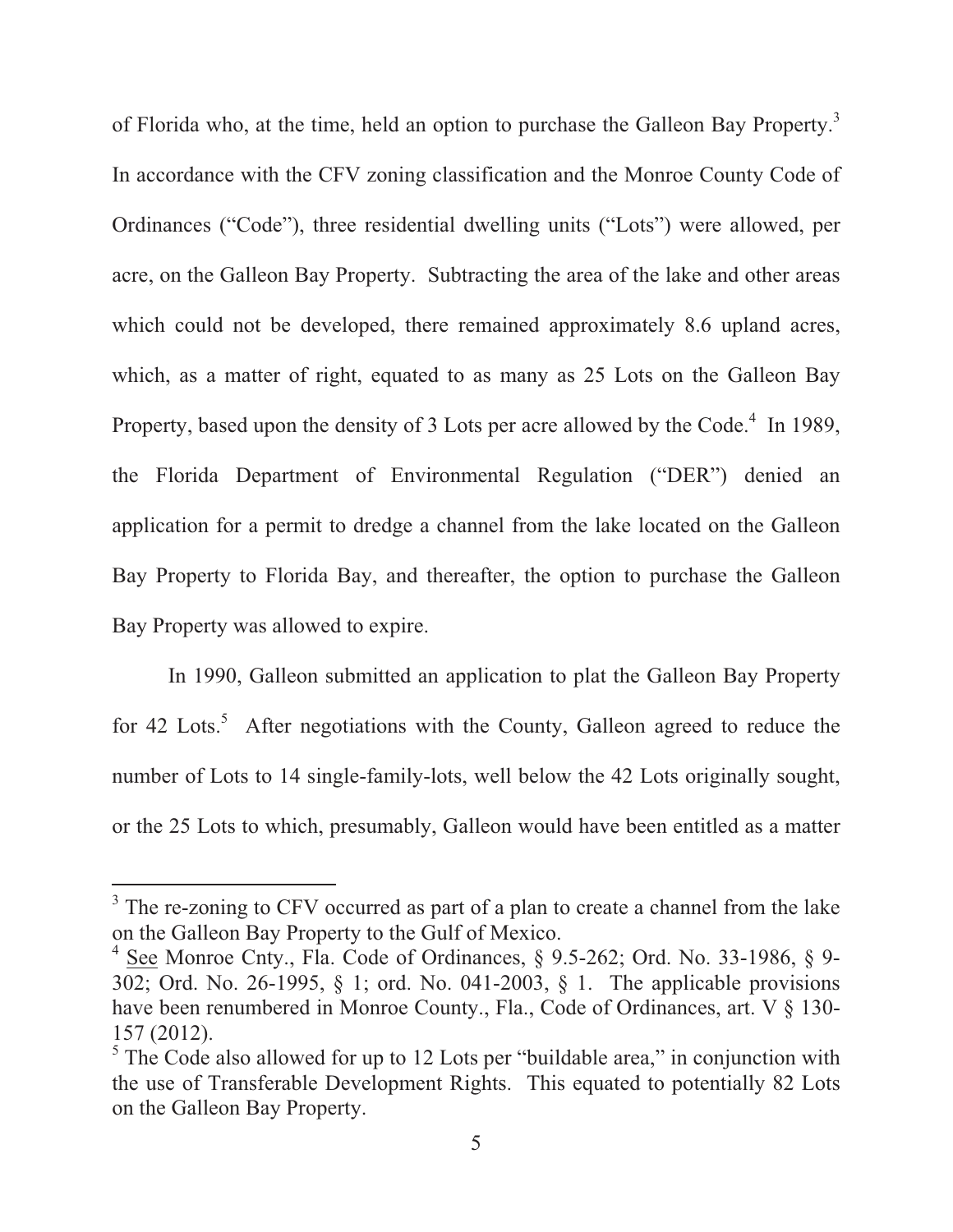of right. The Monroe County Commission ("Commission") approved the plat in January 1991. The approved plat for the Galleon Bay Property, including the 14 Lots, is below:

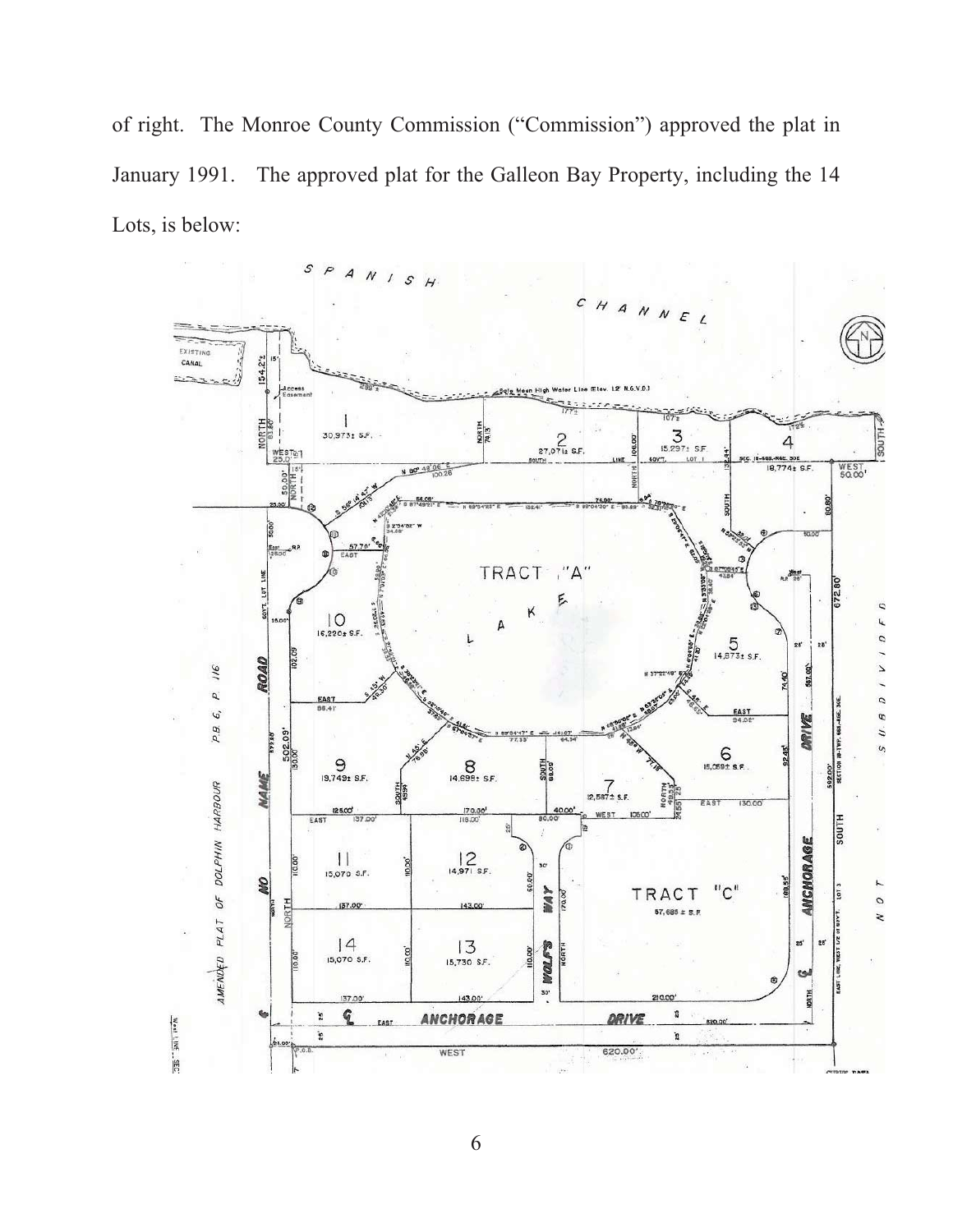However, the Florida Department of Community Affairs ("FDCA") appealed the approved plat, and in response, Galleon filed suit against both the County and the FDCA. The lawsuit and FDCA's appeal were both eventually settled, and after a compromise was reached, on April 21, 1994, the Commission approved a revised plat of the Galleon Bay Property by resolution. The revised plat was recorded along with a required Conservation Easement and a Declaration of Restrictions ("Declaration"). The Declaration, provided, in pertinent part that:

4. No one or more of said lots shall be used except for single family residential purposes **and** for those uses permitted under the "Commercial Fishing Village" (CFV) zoning designation of the Monroe County, Florida, Land Use Regulations, Volume III adopted February 28, 1986, and effective September 18, 1996.

(emphasis added). Under the revised plat, while the Galleon Bay Property retained the 14 lots, the sizes of the lots were noticeably reduced. The new plat appeared as follows: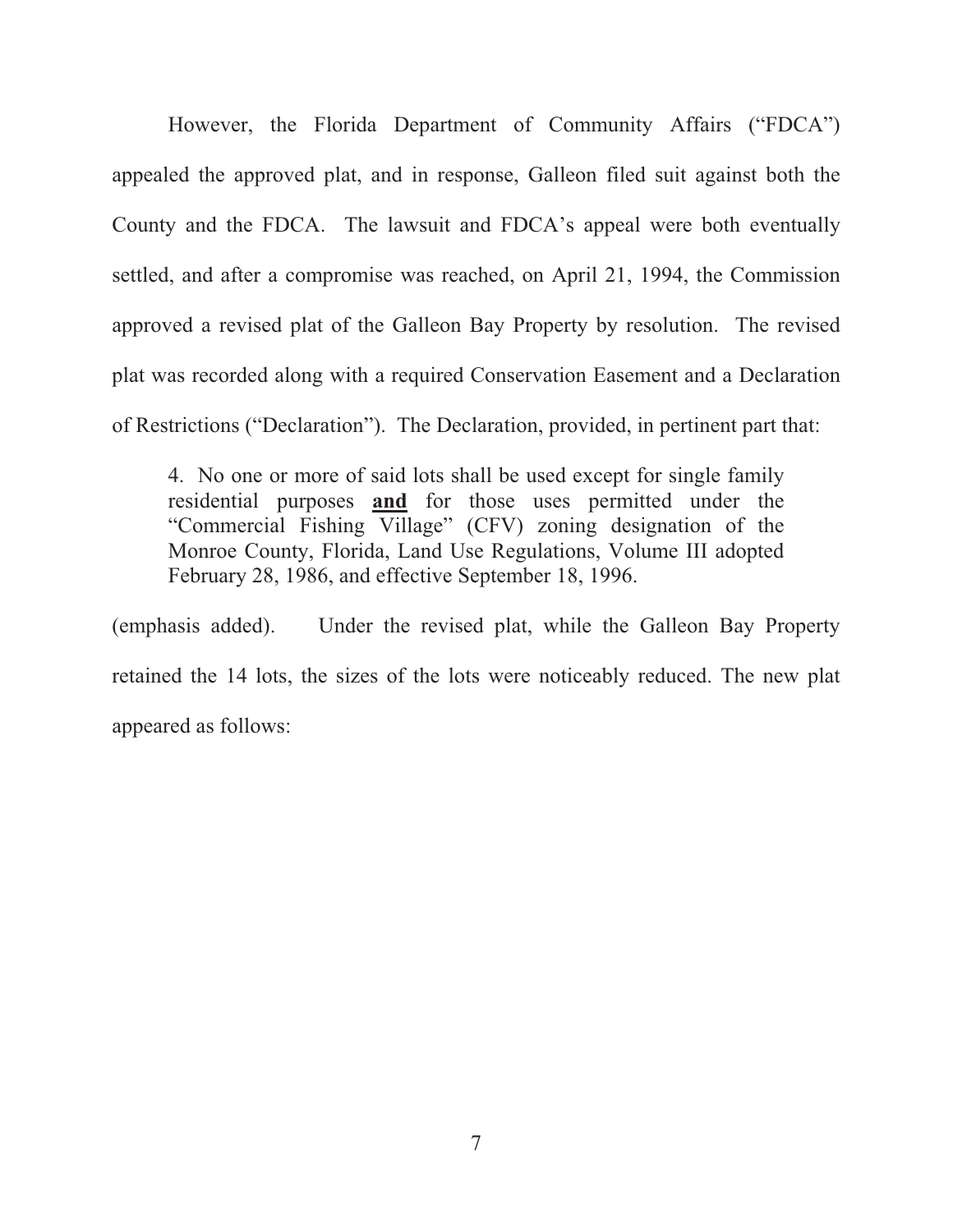

Until the approval of the revised plat, Galleon was unable to conduct any development activity on the Galleon Bay Property. In the intervening period of time, the County adopted Ordinance 16-1992, the Rate of Growth Ordinance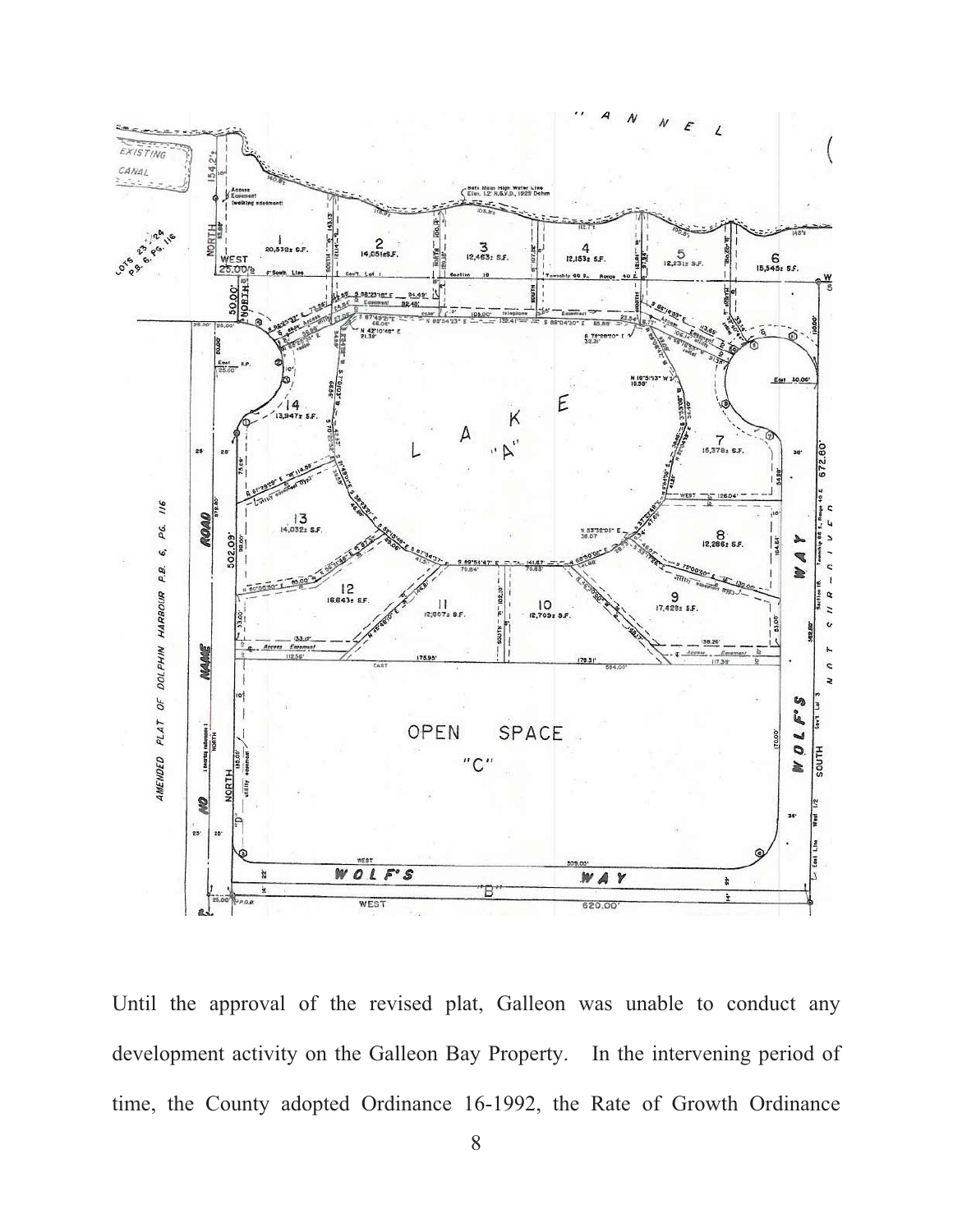("ROGO"), which became effective on July 13, 1992. Under ROGO, the number of building permits for single-family homes issued by Monroe County was limited by using a point system. In accordance with the ordinance, separate queues were established for the Upper Keys, the Middle Keys, and the Lower Keys. When a building permit application is submitted, that applicant competed for one of the allocated permit slots with others in his or her queue for that particular quarter of the year. In order to be awarded a building permit, an applicant needed to be placed in one of the predetermined number of allocated slots available. Galleon submitted building permits for each of its  $13$  Lots in September 1996. $6$  In early January 1997, the applications were then placed in the ROGO queue for the Lower Keys.<sup>7</sup>

### **Beneficial Use Determination and Vested Rights**

 In 1996, the ROGO plan was modified through the Florida Keys Year 2010 Comprehensive Plan ("2010 Plan"), which replaced the prior 1986 Comprehensive Plan. Included in the 2010 Plan were "grandfathering" provisions allowing

<sup>&</sup>lt;sup>6</sup> By this point in time, one of the lots had been transferred to Dorothy Sue Abbott, in satisfaction of money she had previously loaned to Galleon.

 $7$  By 2001, the Galleon Bay Property remained in the ROGO queue and Galleon Bay filed a separate application for administrative relief, as it was entitled to do following four consecutive annual allocation periods. See Monroe Cnty., Fla. Code of Ordinances,  $\S$  9.5-122(h)(1). Under the Code, the County could take various actions in response to the request for administrative relief, but ultimately decided to extend an offer to purchase the property from Galleon "at its fair market value." See Id. at  $\S 9.5-1222(h)(6)$ . The purchase never came to fruition.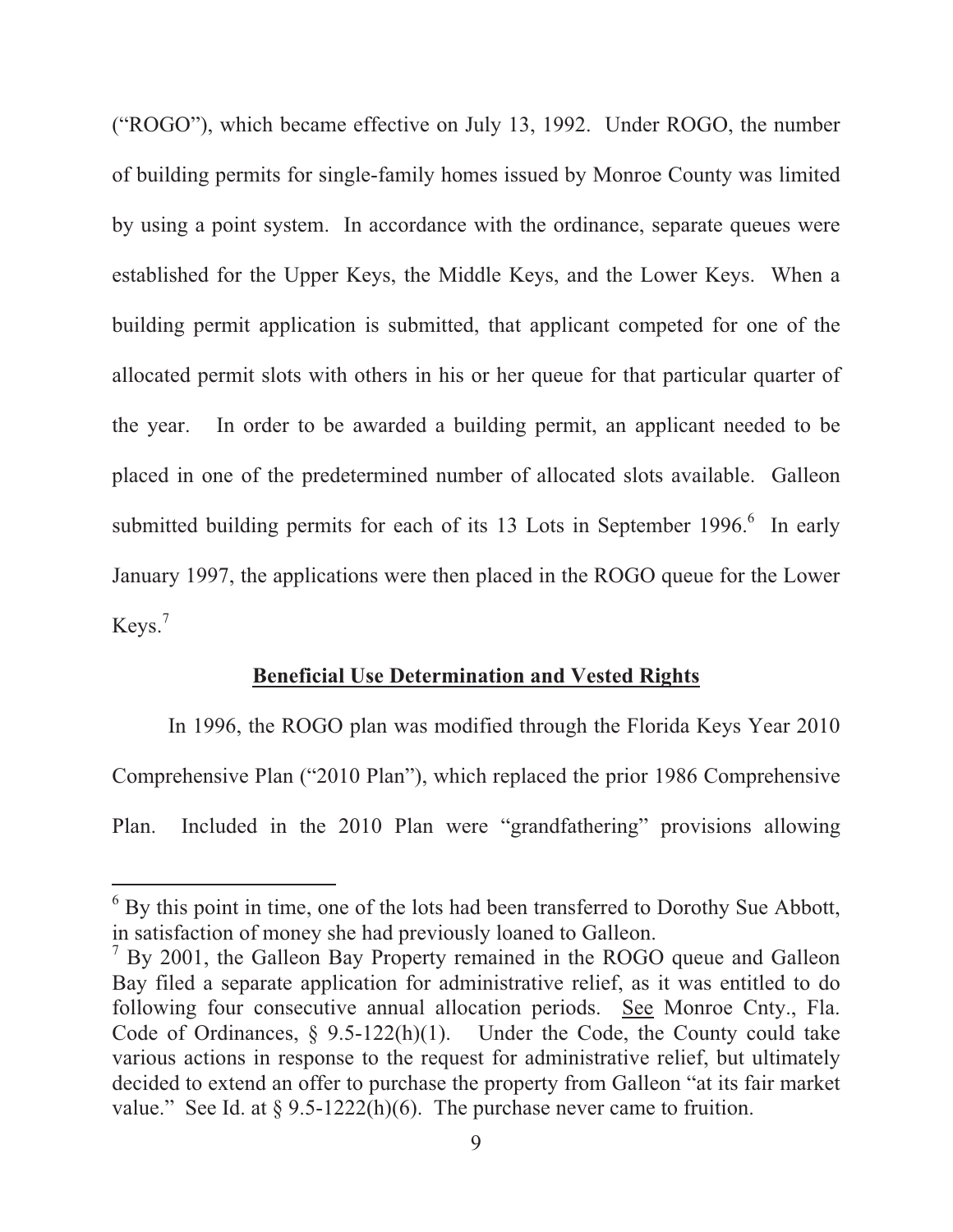landowners to file applications for administrative vested rights determinations and Beneficial Use Determinations ("BUD"). In January 1997, in accordance with the 2010 Plan, Galleon filed applications for a vested rights determination and a BUD. Following an evidentiary hearing on the vested rights application, the Hearing Officer entered an order granting vested rights which made several findings of fact, including that "[d]uring the period beginning with the initial plat approval on May 20, 1991, and ending on April 27, 1998, the applicant expended and obligated the sum of \$578,670.00 to develop, permit, and sell the subject lots." The Hearing Officer further concluded that:

[Galleon] . . . acting in good faith, has made such a substantial change of position, and has incurred such extensive obligations and expenses that it would be highly inequitable and unjust to affect those rights by requiring [Galleon] to now conform to the land development regulations contained in the Year 2010 Comprehensive Plan, or to any land development regulations adopted after the plat was approved.

Despite the Hearing Officer's recommendation that Galleon's request for vested rights be granted, the Commission, following a twenty-five-minute hearing at which Galleon was allowed roughly only five minutes to argue, denied the recommended order.

 Galleon sought review of the Commission's denial by way of a petition for writ of certiorari in May 1999. Circuit Judge Richard Payne granted Galleon's petition in September 2002. The final judgment made several findings, tracking the steps taken by Galleon in its quest to develop its property and addressing the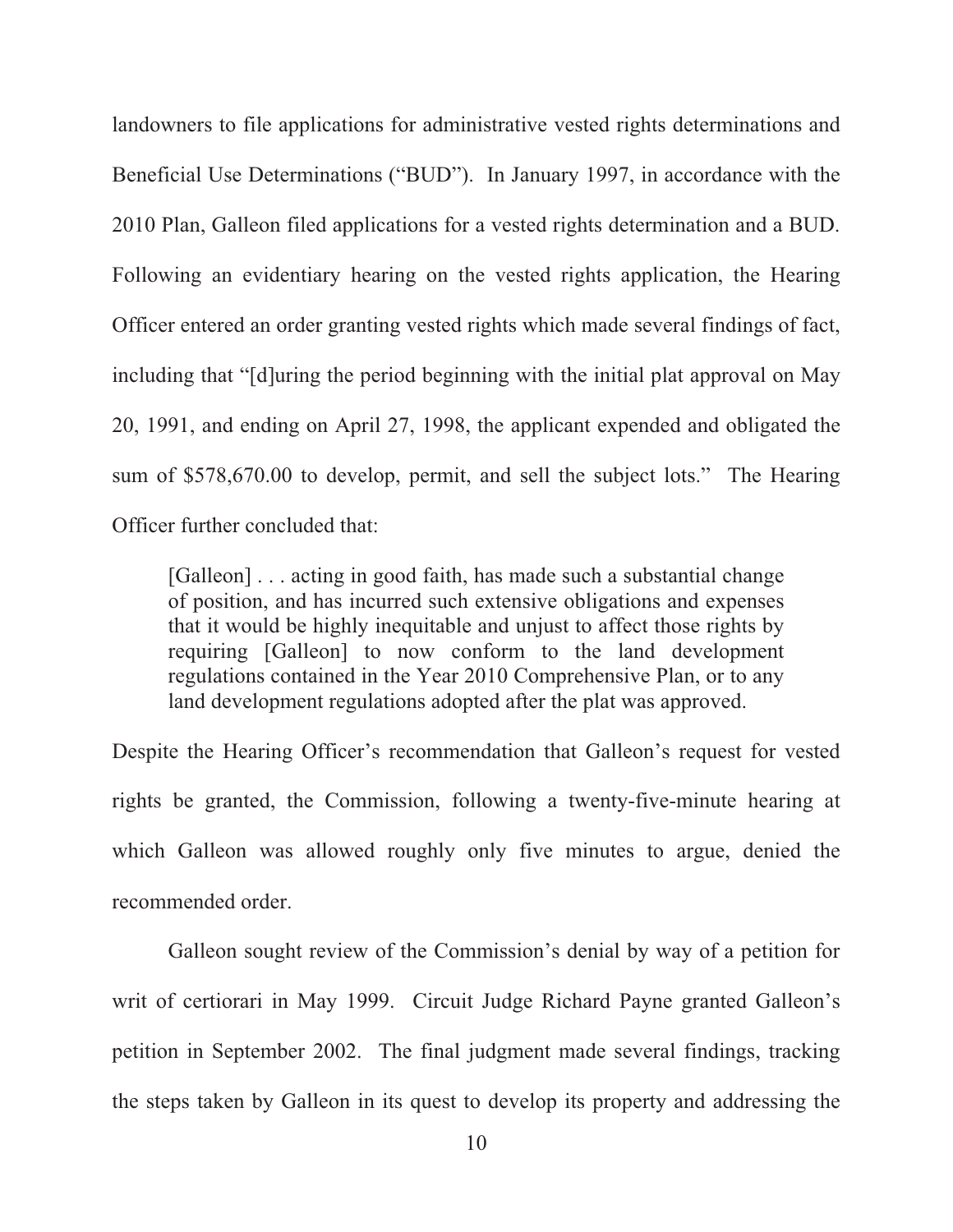errors committed by the Commission's rejection and denial of the Hearing

Officer's recommended order.

In 1988 [Galleon] began the process of platting the subject parcel. After negotiating with Monroe County planning staff, Hearing Officer Tr. at 133-135, [Galleon] agreed to the first exaction by Monroe County by agreeing to plat only 14 lots, a 44% reduction from its allocated density of 25. The [FDCA] appealed the plat approval to the Florida Land & Water Adjudication Commission. After three more years, [FDCA], the County and [Galleon] reached a settlement that included approval of a revised plat, in which [Galleon] agreed to another exaction. The revised plat includes a conservation easement on both the manmade lake and the open space (land not designated as lots or roads), amounting to 48% of the subject property. . . . Recording the plat with the conservation easement left [Galleon] with nothing except the 14 lots and the roads.

After giving up 44% of its density, and conserving 48% of its land, to get a plat approved, the Commission cannot now say [Galleon] may not rely on the County's two plat approvals as a basis for being grandfathered from the restrictions of the 2010 Plan. **A local government may not whittle away a landowner's property rights in exchange for meaningless land use approvals.** Nor can the Commission pretend it did not know the intended use of the 14 lots it had approved on No Name Key. **Plat approval was merely the first step in an overall project to build infrastructure, sell the lots and/or build homes thereon.** Furthermore, **[Galleon] filed building permit applications on all of the 13 lots that it owned.**

There is no dispute over **Hearing Officer Finding of Fact 15 (Commission Order No. 16), which states that from the date of the initial Plat approval, until the date of the evidentiary hearing, [Galleon] "expended and obligated the sum of \$578,670 to develop, permit, and sell** *the subject lots***." At oral argument, the County argued "only about \$35,000" of this total should be considered as funds expended on** *the lots.* **However, this Court does not have the power to reweigh competent substantial evidence that was accepted by both the Hearing Officer and the Commission.**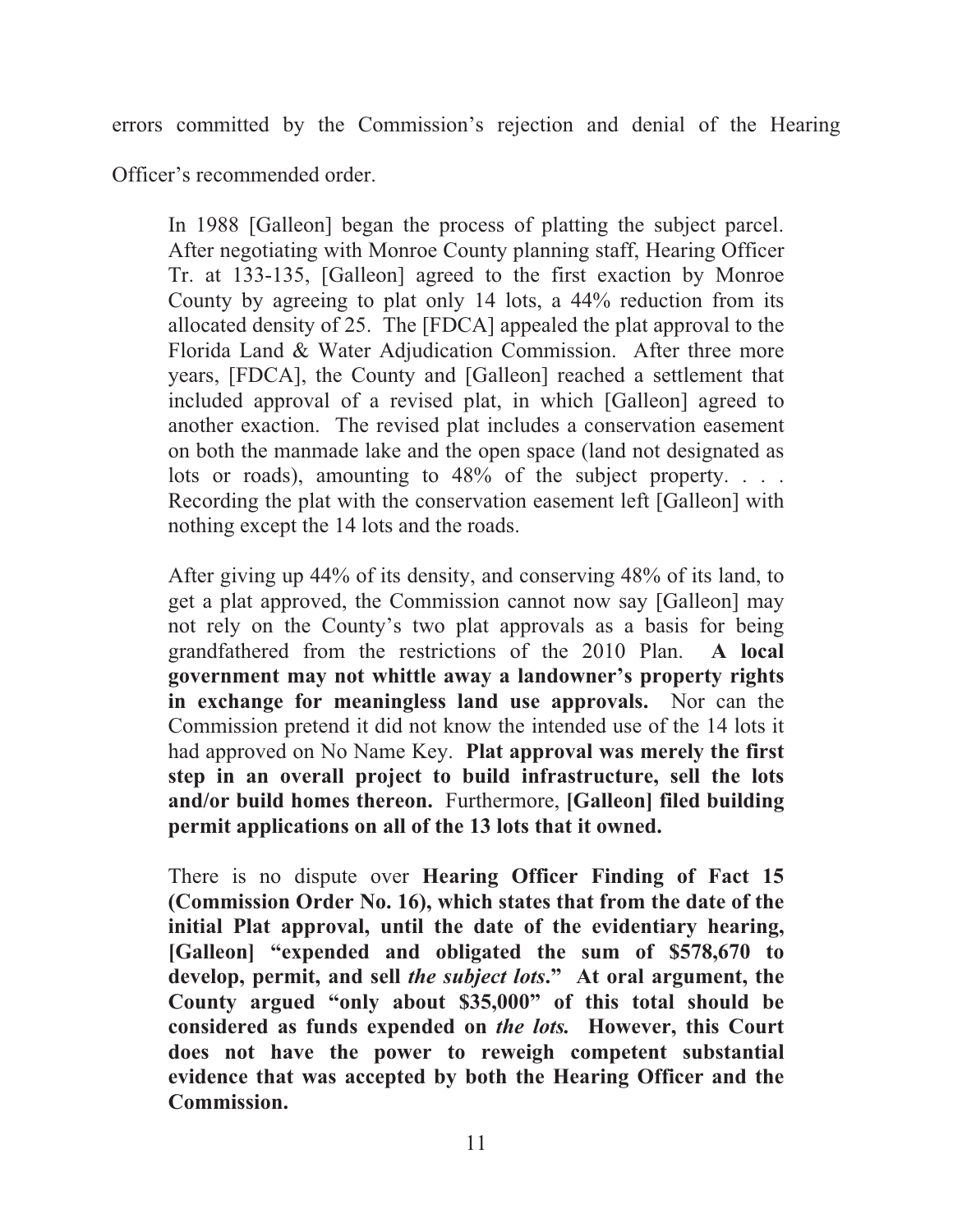. . . .

One of the factual showings required of Galleon Bay, by the 2010 Plan's grandfathering provision, was to show that ". . . the development has commenced and has continued in good faith without substantial interruption." Policy 101.18.2(2)(a)(4)(b). The 2010 Plan also amended Monroe County ordinance 16-1992, the Dwelling Unit Allocation ordinance, commonly called the ROGO (for "Rate of Growth Ordinance"). **The ROGO amendments alone were sufficient to make it practically impossible to build homes on Galleon Bay Subdivision. However, the only way a property owner could be compensated for land rendered unbuildable was to submit building permit applications to the County and wait four years before they would become eligible for compensation or a building permit.**

To meet both the "development has commenced and continued" prong of the 2010 Plan's grandfathering provision, and ultimately either receive building permits or just compensation, [Galleon] expended \$35,062 during 1996 for the preparation and submission of applications for permits to construct single-family dwellings on the 13 remaining lots it owned at Galleon Bay Subdivision. These applications were submitted to Monroe County in September 1996. The 13 applications were placed in the ROGO queue in January 1997, and remained pending when the Commission's hearing was held.

 In conclusion, this Court finds that the Commission applied the incorrect law to the facts in this case. **The Commission's approvals of the Galleon Bay Subdivision plats, in 1991 and 1994, were just the first steps in the overall process of developing the property for single-family residential development. The Court cannot accept the Commission's tacit arguments that it had no idea [Galleon] wanted to build homes on the 14 lots**, or that it thought [Galleon] just wanted to plat its property in order to make it possible to sell land by lot numbers rather than metes and bounds descriptions. That might have worked in 1910, but in 1910 local governments did not negotiate concessions and conservation easements from plat grantors. The plat approvals have no value in isolation; they only have value if the end goal is achieved. The inescapable conclusion is that [Galleon's]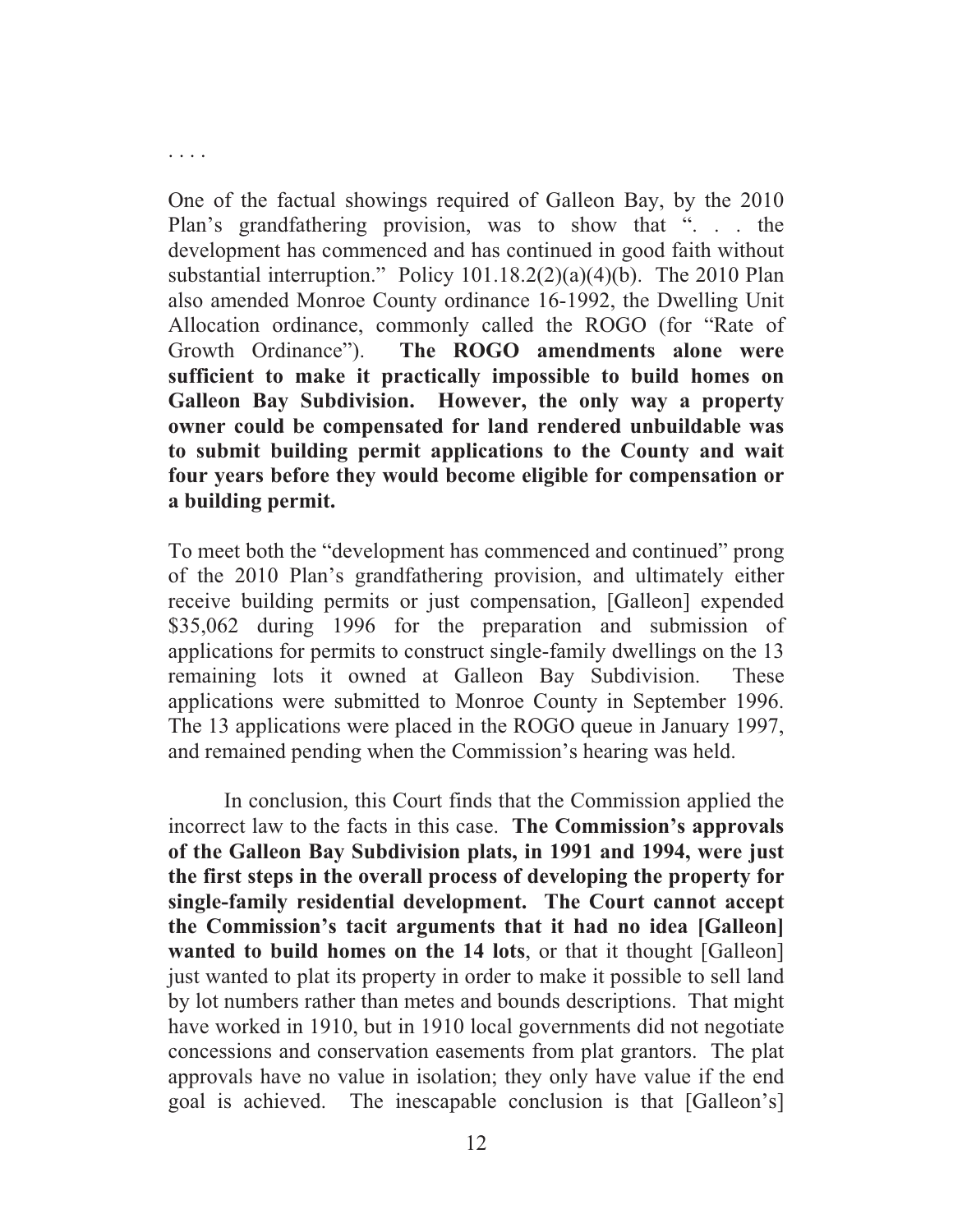expenditures of over a half-million dollars were 100% applicable to the development of the 14 platted lots in Galleon Bay Subdivision, and were not applicable solely to the process of drawing lines on a piece of paper.

. . . .

A Hearing Officer was appointed by the Commission to hear applications for "vested rights" under the 2010 Plan. The Hearing Officer conducted the evidentiary hearing in this matter, listened to the testimony, observed the demeanor of the witnesses, and reviewed the documents introduced into evidence. The function of the Hearing Officer is minimally set out in Policy 101.18.1(2) and (3) of the 2010 Plan, as follows:

A determination of vested rights . . . shall require:

2. appointment of a hearing officer who shall give notice, schedule, and conduct a public hearing on the application;

3. the *preparation of proposed Determination including findings of fact and conclusions of law* which shall be submitted to the Board of County Commissioners;

Section 9.5-182(b)(5), in effect from September 15, 1986, to September 12, 1998, does not conflict with the 2010 Plan. It sets forth the following procedure for the Commission to follow upon receipt of a Recommended Order, although the "standards set out in section 9.5- 183" conflict with the standards set out in Policy 101.18.2(2), and the latter would control.

*(5) Within thirty (30) working days after receipt of a hearing officer's recommended findings of fact and proposed order*, the board of county commissioners shall adopt the recommended findings of fact and proposed order, with or without modifications or conditions, or reject the hearing officer's recommendation. *The board of county commissioners shall not be authorized to modify or reject recommended findings of fact or a proposed order unless the board finds that the record*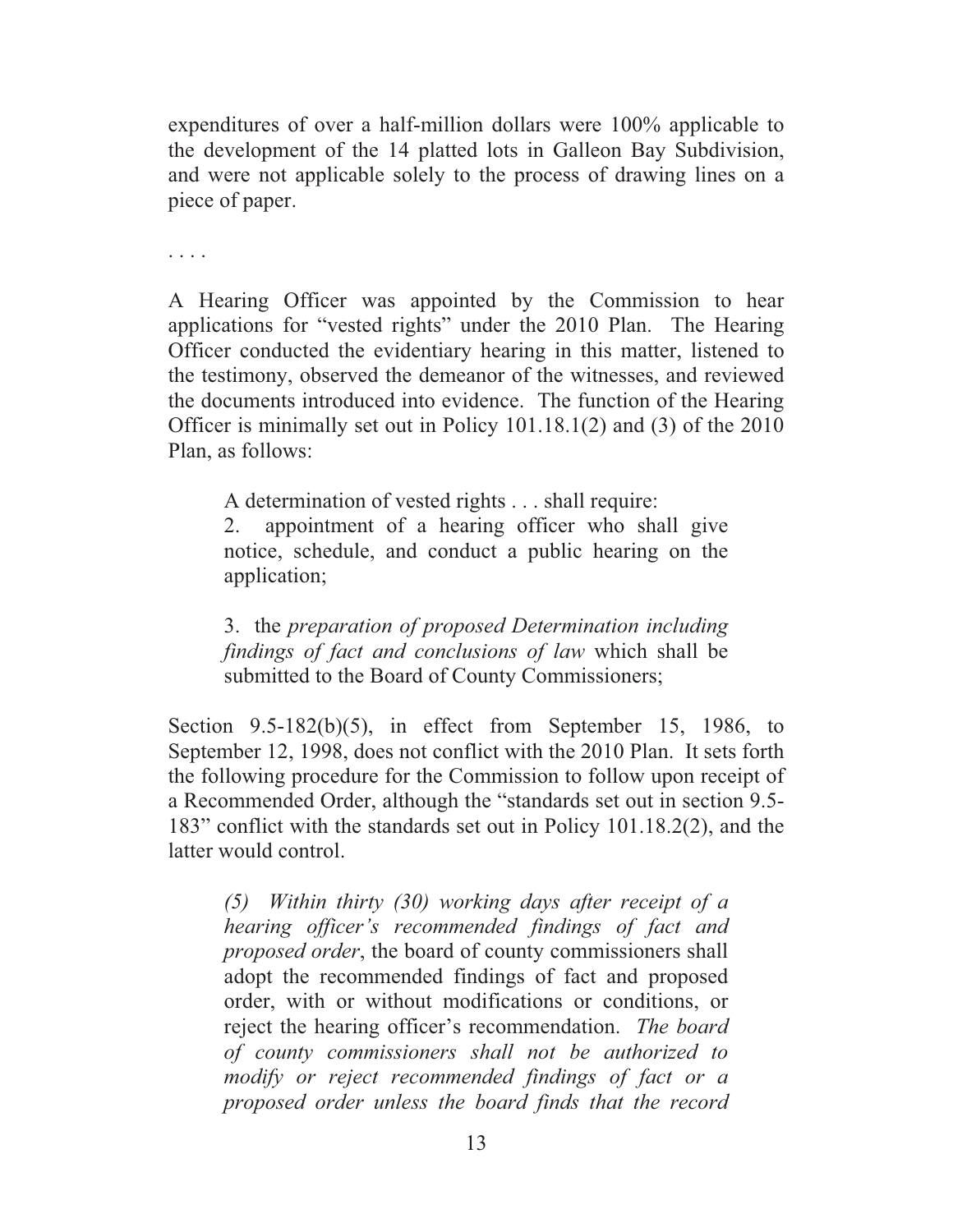*does not contain competent substantial evidence to support the recommendation* or that the proposed order is contrary to standards set out in section 9.5-183 (Ord. No. 33-1986, §8-302)

This Court finds that there is nothing in the record below to demonstrate that the Commission determined *any* portion of the Recommended order was not supported by competent substantial evidence, as required by *United States Casualty Co. v. Maryland Casualty Co.*, *supra*, and Section 9.5-182(b)(5), MCC. As a result, the Commission's final order denying vested rights is itself *not* supported by competent substantial evidence and must be quashed.

(Emphasis added). In 2002, the County sought second-tier certiorari review in this Court. We denied the County's petition in June 2004. See Monroe Cnty. v. Galleon Bay Corp., 876 So. 2d 569 (Fla. 3d DCA 2004).

#### **The Inverse Condemnation Action**

 In May 2002, while it was pursuing administrative relief, Galleon sued the Board of County Commissioners ("BOCC") for inverse condemnation. The State of Florida was later sued as a third party defendant. On the issue of liability, Judge Payne entered a judgment in favor of Galleon, which was later amended in January 2006. Following the judgment on liability, the State and the BOCC filed a petition for writ of prohibition, which we denied in State of Florida and Board of County Commissioners of Monroe County v. Galleon Bay Corporation, 930 So. 2d 627 (Fla. 3d DCA 2006).

Next, the issue of compensation for the inverse condemnation was tried, and the jury returned a verdict in the amount of \$3,000,000 in favor of Galleon.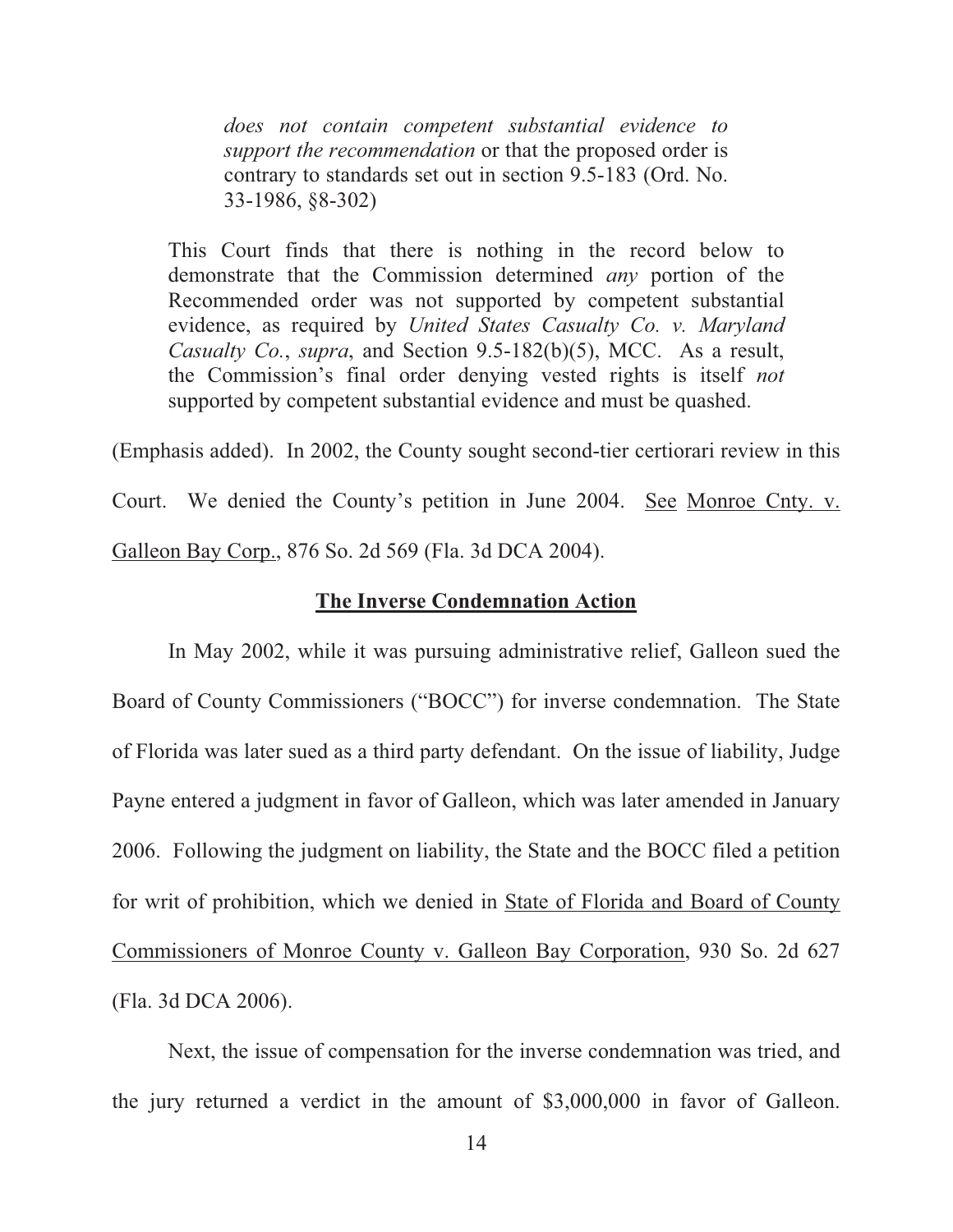Believing that the jury had split the proverbial baby and awarded an amount that was roughly the midpoint between the \$6,000,000 value amount to which Galleon's expert had testified and the \$250,000 amount to which the County's expert had testified, Galleon moved for a new trial on damages. The trial court entered an order on September 12, 2006, granting a new trial as to the value of the Galleon Bay Property, finding in part that

The evidence presented by Defendant's expert [Trent Marr] as to market value and as to highest and best use was essentially speculative and conjectural without foundation in objective facts which could form a basis for said opinions. [Marr's] testimony should have been stricken in accordance with the principals set forth in Florida Department of Transportation v. Armadillo Partners, Inc., [849 So. 2d 279 (Fla. 2003)], and Hall v. Talcott, [191 So. 2d 45 (Fla.  $1996$ ].<sup>8</sup>

 The County and State appealed the order granting a new trial, arguing that the trial court erred in its determination that Marr's expert opinion appraisal testimony was inadmissible, and we affirmed the order, without opinion, in Board of County Commissioners of Monroe County v. Galleon Bay Corporation, 954 So. 2d 1169 (Fla. 3d DCA 2007). By the time the appeal was concluded, Judge Payne had retired.

 $8$  Approximately twelve (12) days prior to the commencement of trial, Mr. Marr completely changed his theory of appraisal. While he had been appraising the Galleon Bay Property for several years as having single family residential use as its highest and best use, shortly before trial, he changed his opinion to conclude that lobster and stone crab trap storage was the highest and best use.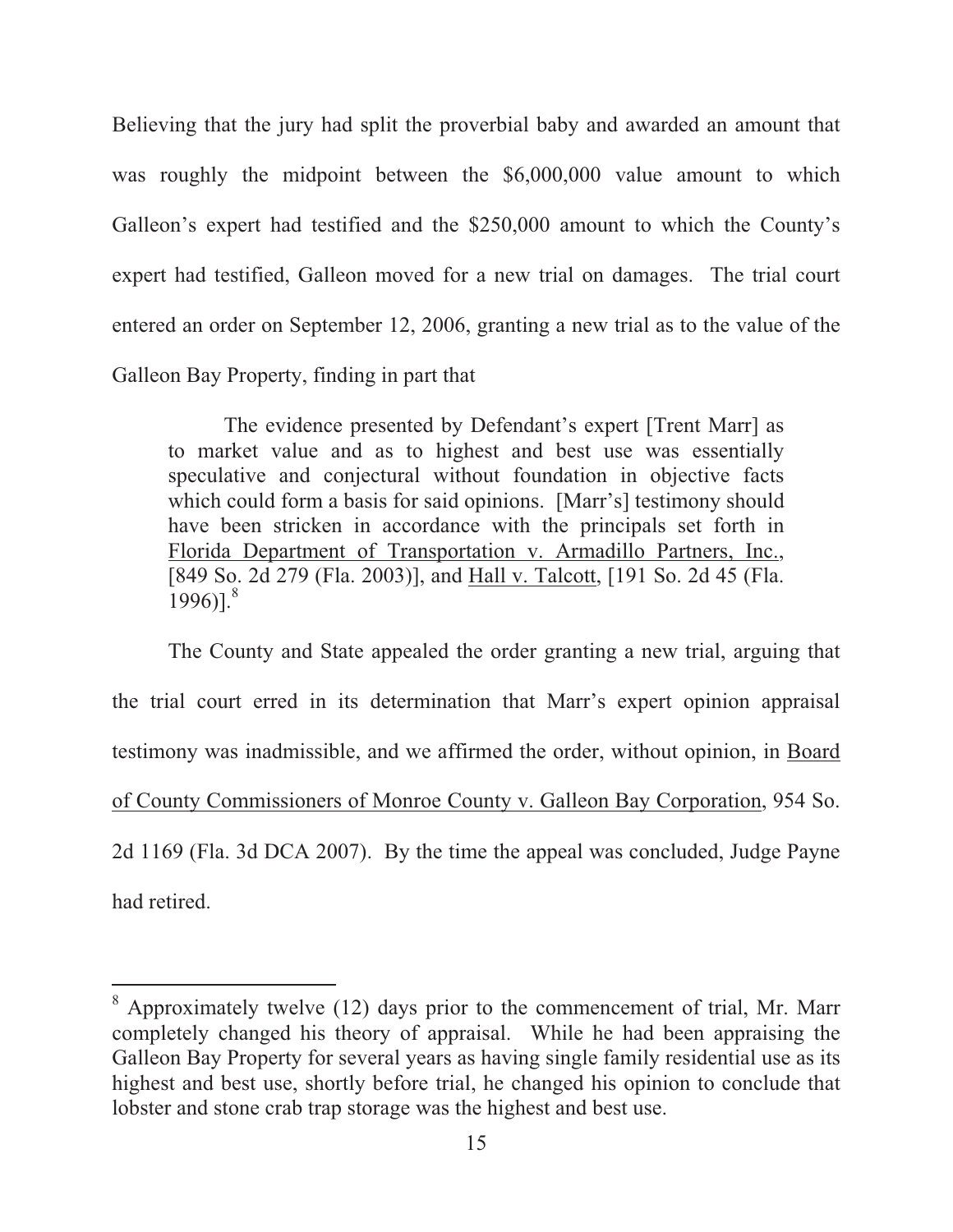However, in what can only be described as highly unusual, the successor judge, Judge David Audlin, did not conduct a new trial on damages as contemplated by his predecessor judge or this Court. Instead, the successor judge revisited the earlier grant of summary judgment on liability in favor of Galleon and vacated the predecessor judge's order on summary judgment. This, of course, sent the entire case back to square one. Shortly thereafter, Galleon filed a motion to disqualify Judge Audlin, which the trial court granted.<sup>9</sup> Soon thereafter, the case was reassigned, and ultimately tried, before yet another judge. Following a bench

<sup>&</sup>lt;sup>9</sup> The motion to disqualify included the affidavits of both Galleon's principal, Ms. Vivienne Schleu, and its counsel, attorney James Mattson. Ms. Schleu's affidavit stated in pertinent part:

On January 30, 2006, during a hearing on the governments' motions for summary judgment . . . before Chief Judge Richard Payne, I overheard an Assistant Monroe County Attorney make a statement to his defense colleagues, to the effect that the defendants could expect a different outcome from Judge Audlin . . . that "things would be different" after Judge Payne retired. I believe he made the statements after Judge Payne made his oral rulings.

In his affidavit, Mr. Mattson stated that he had overheard the same statements. Mr. Mattson also asserted that at a case management conference, Judge Audlin "intimated that he was prepared to reconsider all non-final orders rendered by Judge Payne." The State and the County filed motions for reconsideration of Judge Payne's prior order granting summary judgment on liability. Judge Audlin granted the motions for reconsideration and ultimately vacated the order granting summary judgment.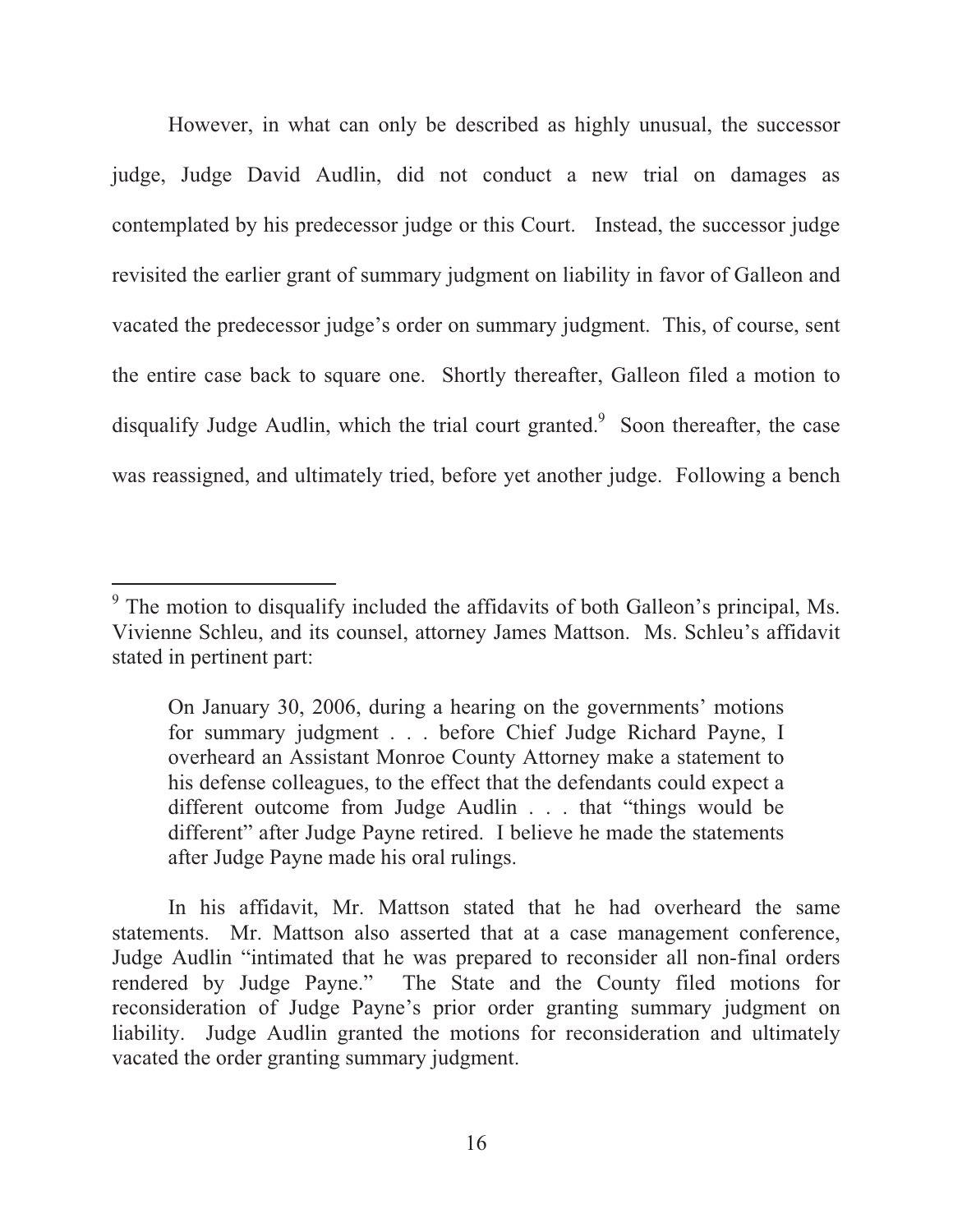trial on liability, the trial court entered a final judgment in favor of the BOCC and the State ("Final Judgment").

#### **Analysis**

In addressing whether a "taking" has occurred, the United States Supreme "Court's decisions have identified several factors that have particular significance. **The economic impact of the regulation on the claimant and, particularly, the extent to which the regulation has interfered with distinct investment-backed expectations** are, of course, relevant considerations." Penn Cent. Transp. Co. v. City of New York, 438 U.S. 104, 124 (1978) (emphasis added). The Supreme Court has also "frequently observed that whether a particular restriction will be rendered invalid by the government's failure to pay for any losses proximately caused by it depends largely 'upon the particular circumstances [in that] case.'" Id. (citation omitted). Furthermore, the United States Supreme Court has also found "categorical treatment appropriate . . . where regulation denies all economically beneficial or productive use of land." Lucas v. So. Carolina Coastal Council, 505 U.S. 1003, 1015 (1992). Moreover, the Court has stated "on numerous occasions [that] the Fifth Amendment is violated when land-use regulation 'does not substantially advance legitimate state interests *or denies an owner economically viable use of his land.*'" Id. at 1016 (citation omitted) (emphasis in original).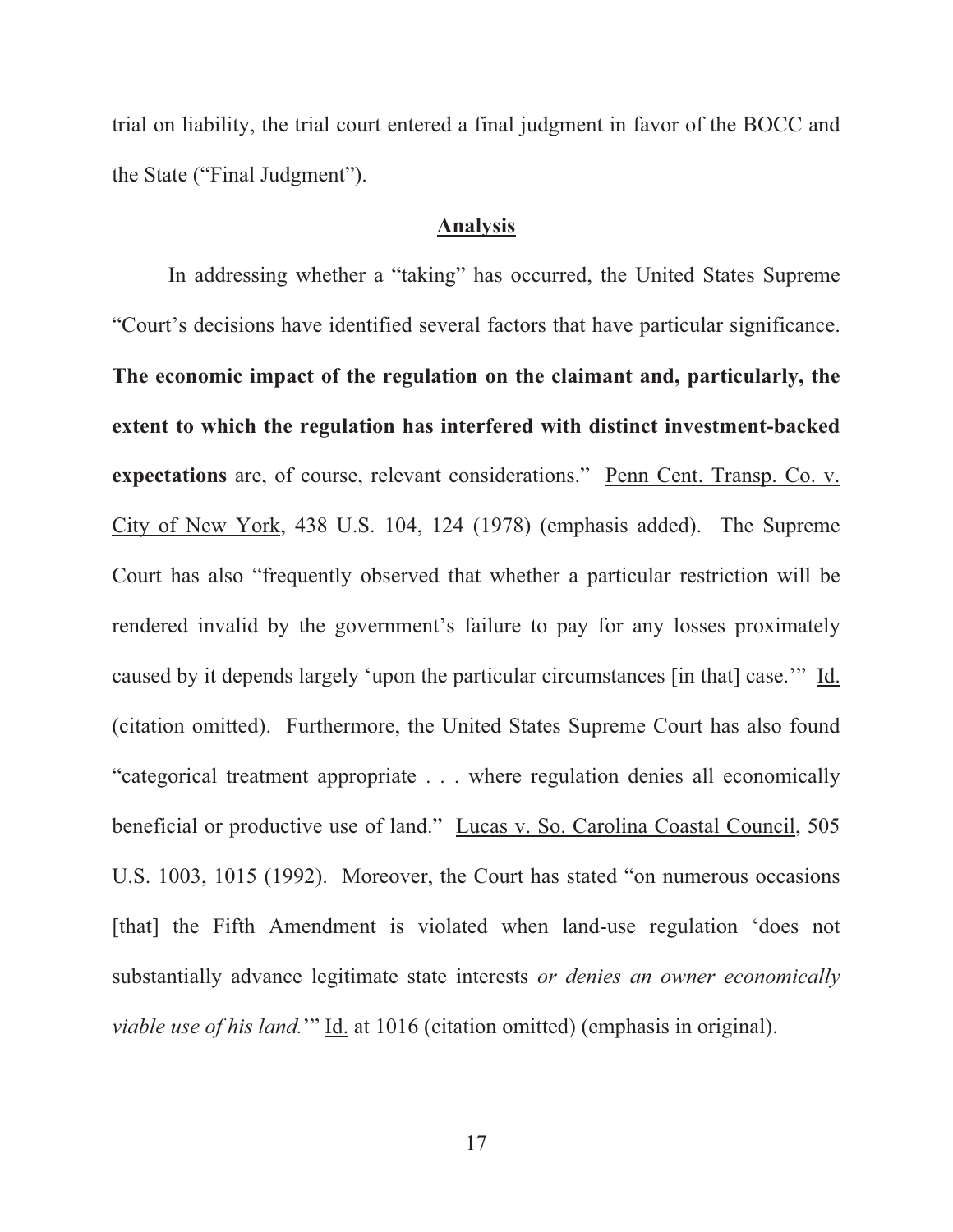Here, the trial court, purportedly applying the standards set forth in Penn Central and Lucas, determined that a taking had not occurred. The trial court incorrectly analyzed several factors which eventually led to its flawed conclusion.

Without testimony or record evidence for support, the trial court improperly found that Galleon's "original investment backed expectations have been met." It did so by admittedly lumping Galleon's 13 Lots with Mr. and Mrs. Schleu's prior development of Bahia Shores and Dolphin Harbour, which had occurred decades ago. The trial judge, citing State Department of Environmental Regulation v. Schindler, 604 So. 2d 565 (Fla. 2d DCA 1992), determined that it would "look at the property as a whole as opposed to merely the affected portions" in arriving at the conclusion that the 12 acres<sup>10</sup> comprising the platted Galleon Bay Property are but a small part of the approximate total of 90 acres on No Name Key developed by Mr. and Mrs. Schleu. Thus, the trial court determined that a taking did not occur with respect to the Galleon Bay Property based on the separately-platted Bahia Shores and Dolphin Harbour subdivisions, which had been developed decades ago. We find this was error.

The Schindler case does not support the trial court's holding. In simplest terms, the property at issue in Schindler was a 3.5 acre parcel of land encompassing 5 lots where 1.85 acres of the area had become submerged due to

<sup>&</sup>lt;sup>10</sup> Although the trial court references "12 acres," the Galleon Bay Property is actually 10.64 acres.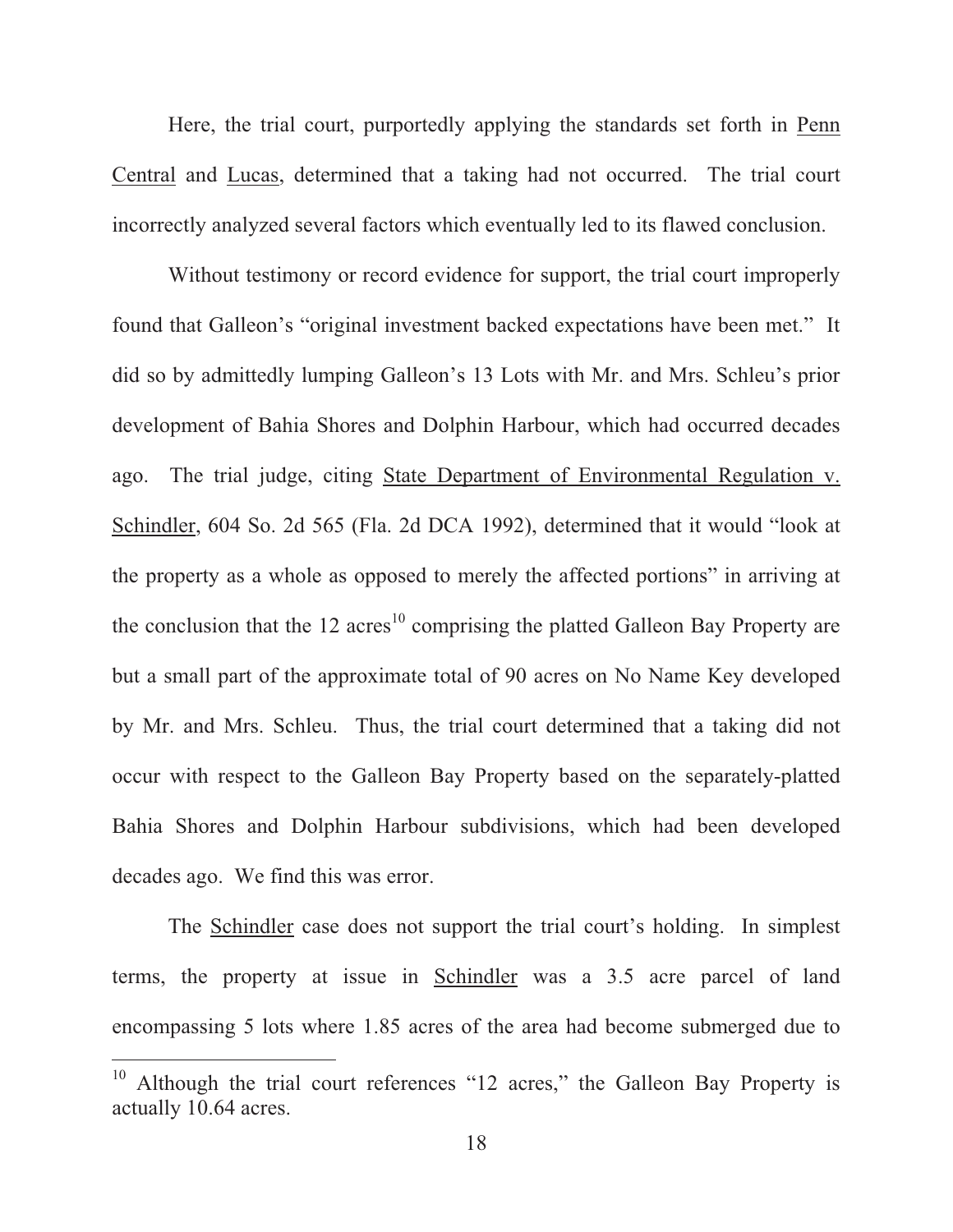erosion. Id. at 566. Eventually, the appellees acquired the full 3.5 acres of land but were unable to obtain a permit to fill the submerged 1.85 acres. Id. The appellees in Schindler then sued the Department of Environmental Regulation and the Board of Trustees of the Internal Improvement Trust Fund for inverse condemnation. Id. The appellate court found that the "[a]ppellees ha[d] not rebutted the presumption that physically contiguous parcels are one unit," and also specified that "[t]he submerged land which appellees argue is separate from the uplands is not platted as a separate piece of property as were the lots in [Department of Transportation v. Jirik, 498 So. 2d 1253 (Fla. 1986)]." Schindler, 604 So. 2d at 567. Holding that there remained questions of fact as to "whether, when considering the 3.5 acres as a whole, a taking has occurred," the trial court reversed the partial summary judgment. Id. at 568.

Here, unlike in Schindler, the Galleon Bay Property had been individually platted, as were the Bahia Shores and Dolphin Harbour subdivisions decades earlier. In contrast, the land at issue in Schindler was merely a submerged portion of the lots, with nothing to characterize it as a separate or individual parcel of land. Thus, Schindler in no way supports the trial court's finding that Galleon's original investment backed expectations have been met.

Moreover, the trial court, without any meaningful analysis, summarily disposed of the Florida Supreme Court's holding in Jirik which is both applicable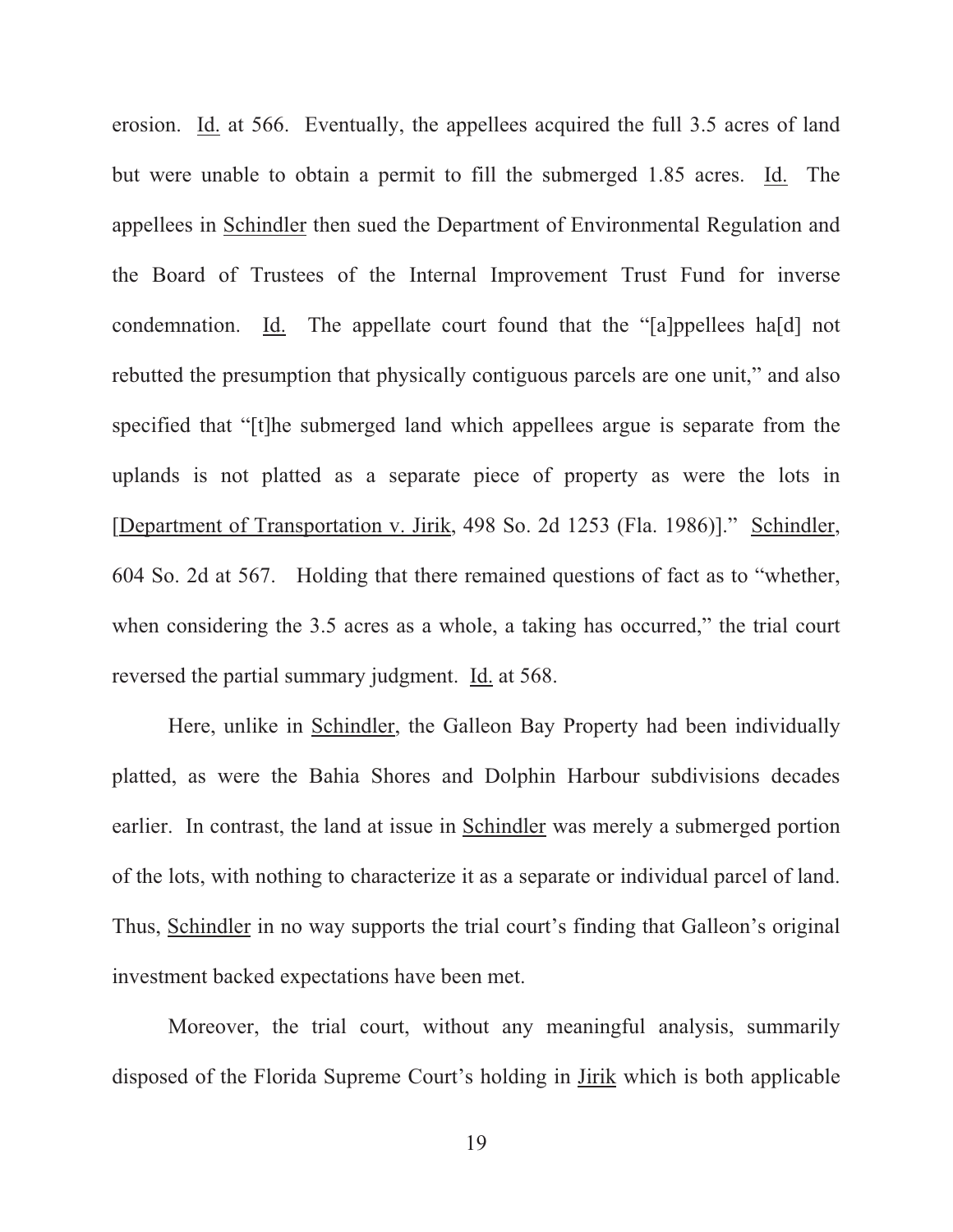and controlling. Jirik, 498 So. 2d 1253. The trial court stated in its Final Judgment:

The Defendant's [sic] through their case demonstrated that the property has a variety of economically viable uses. [Galleon] could have built at least 1 house. Both the ROGO regulation and the deed restriction specifically permit aggregation of lots. **Moreover, the Court finds that contrary to [Galleon's] position, the legal principles set forth in DOT v. Jirik, 498 So. 2d 1253 (Fla. 1986) do not prohibit the aggregation of lots to build a single dwelling for purposes of determining an economically viable use of the property.**

(Emphasis added). Jirik does not support the trial court's holding. Id. The Florida Supreme Court held, in Jirik, that "vacant city property constitutes presumptively separate units if platted into lots." Id. at 1257. The Florida Supreme Court stated:

**Given the complexity and formalities** of modern-day city planning, we believe that a presumption of separateness as to vacant platted urban lots is reasonable and would facilitate the determination of the separateness issue in the absence of contrary evidence. **As one commentator noted, considerable time and expense is necessary to bring a modern subdivision to the platting stage.**

Id. (citation omitted) (emphasis added). That Jirik involved a "city" lot does not render its holding or rationale inapplicable to this case. On the contrary, the record in this case shows the "complexity and formalities" of planning as well as the "considerable time and expense" to bring Galleon's particular Lots to the platting stage. Although the Defendants cursorily dismiss Jirik's application simply because it involved urban property, the plethora of restrictions, regulations, and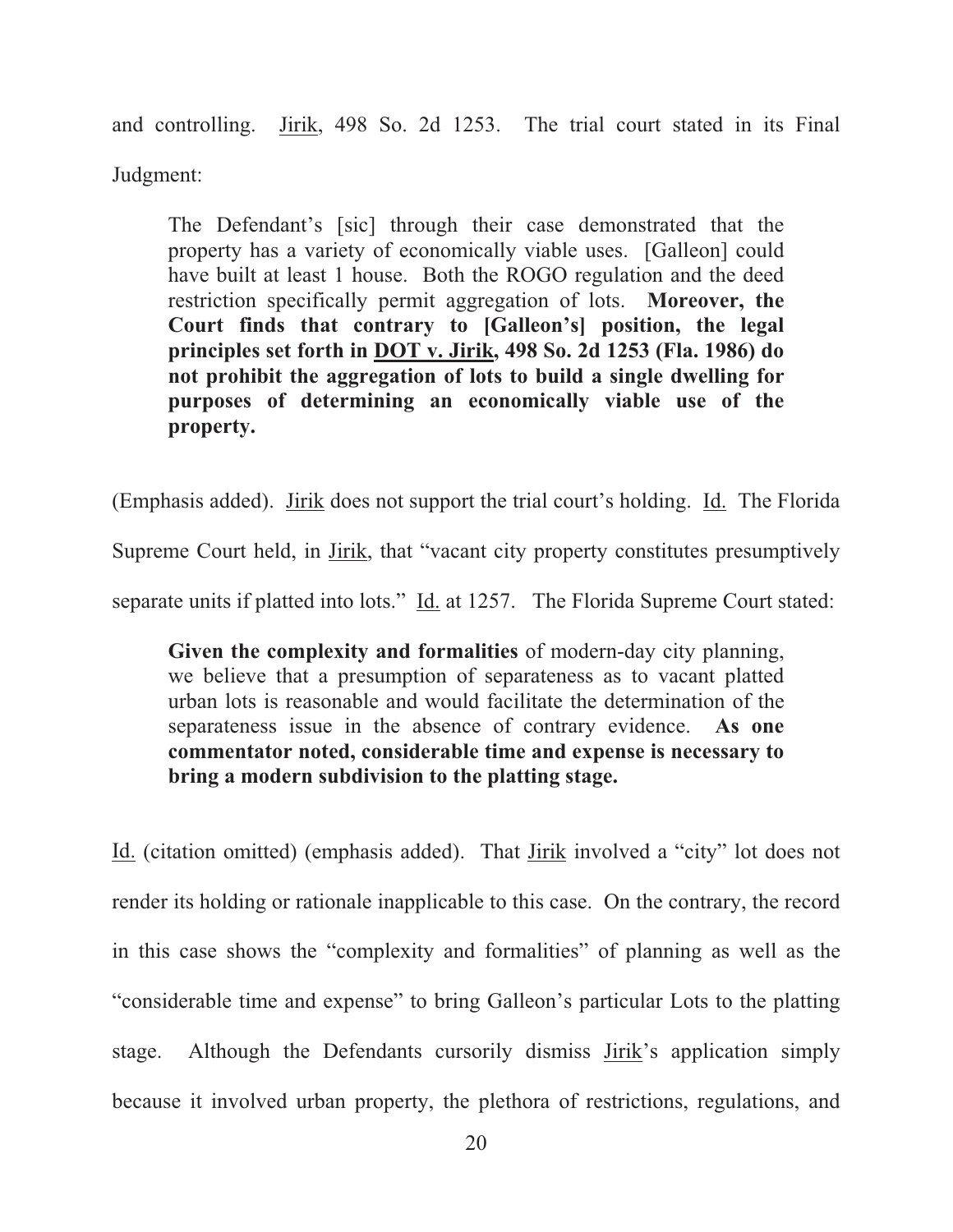particular environmental considerations implicated in platting this property in the Florida Keys suggests otherwise.

Moreover, as Judge Payne correctly observed, the platting process for the Galleon Bay Property began in the late 1980's, continued for several years during which the County gave two plat approvals, and contributed to what, at the time, was an expenditure of \$578,670 to develop, permit, and sell the platted lots. As Judge Payne noted, "[p]lat approval was merely the first step in an overall project to build infrastructure, sell the lots and/or build homes thereon." Moreover, in his order granting summary judgment on the issue of liability, Judge Payne had addressed Jirik and found that:

**The use of the adjective** *city* **in Jirik cannot be read to mean an incorporated municipality because Ms. Jirik's lots were in Tavernier, in the Florida Keys, not in an incorporated city.** [Galleon's] lots are not in an incorporated city, but the Galleon Bay subdivision is bounded on the west by the 44-lot Dolphin Harbour residential subdivision and the 91-lot Bahia Shores residential subdivision. **The Galleon Bay subdivision and its neighboring subdivisions are just as much of a "city" as Tavernier was in 1985.**

(Emphasis added). Here, the trial court misapplied the Florida Supreme Court's holding in Jirik and improperly considered the separately platted Bahia Shores and Dolphin Harbour subdivisions, which had occurred decades earlier, in determining that Galleon's investment backed expectations were met.

The trial court also erred in its interpretation of Restriction 4 of the Declaration of Restrictions pertaining to the Galleon Bay Property, which was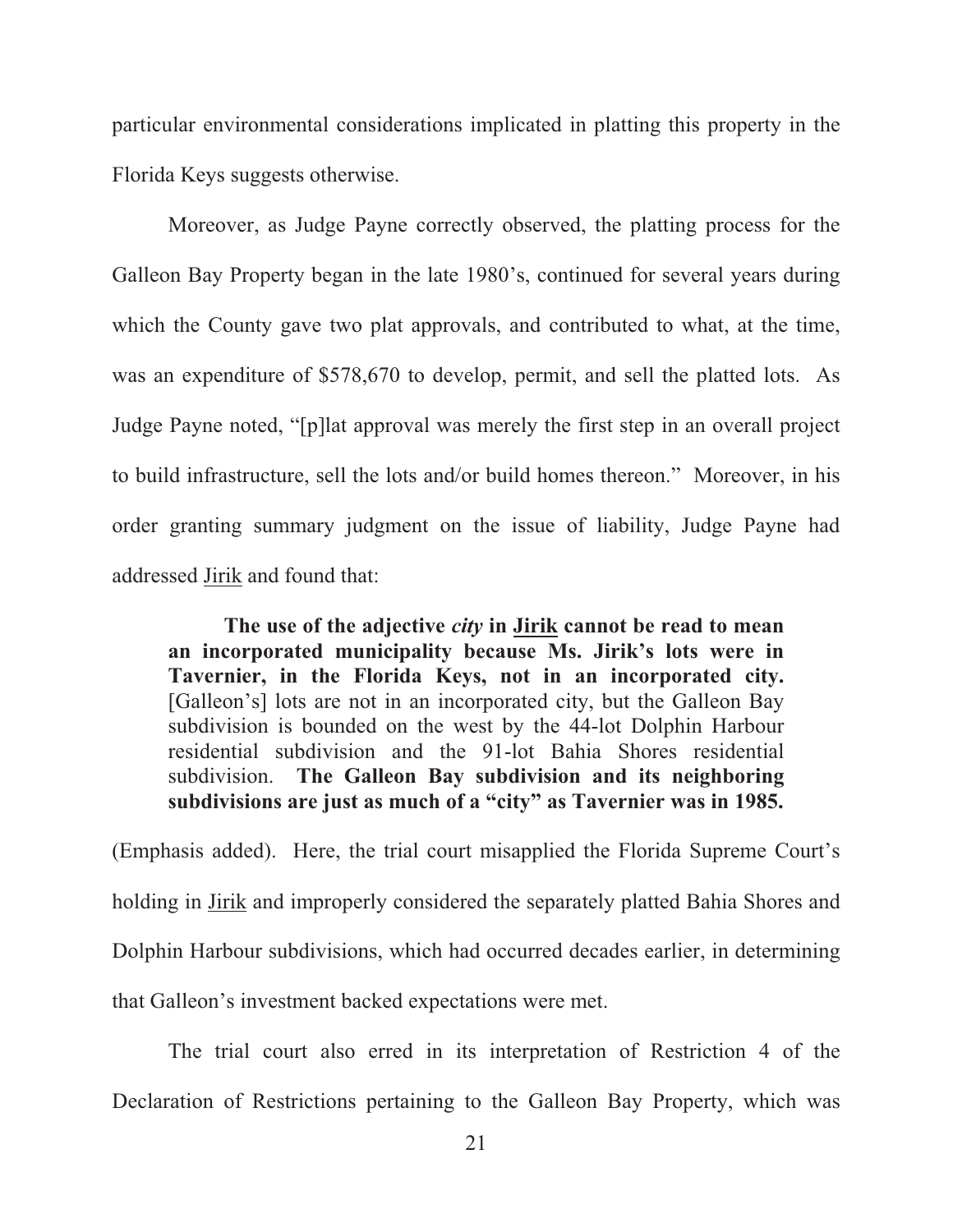executed by Galleon in 1994, and duly recorded in Official Records Book 1305, Pages 1581-85 of the Public Records of Monroe County.

Restriction 4 provides as follows:

4. No one or more of said lots shall be used **except for single family residential purposes and for those uses permitted under the "Commercial Fishing Village" (CFV) zoning designation** of the Monroe County, Florida, Land Use Regulations, Volume III adopted February 28, 1986, and effective September 18, 1986.

(Emphasis added).

This particular restriction was reviewed and analyzed by Monroe County's Director of Planning, Timothy J. McGarry, in a letter to the Executive Director of the Monroe County Land Authority on January 26, 1998. Mr. McGarry, as the Director of Planning for Monroe County, determined as follows:

Development on the lots must also comply with the attached deed restrictions, which have been in effect since the plat was recorded. **The restrictions state that development on the lots must include a single family home with commercial fishing use.** Therefore, **commercial fishing uses could not be permitted independently of or prior to a single family home permit.**

(Emphasis added.)

Despite the unambiguous use of the word "and" in the text of Restriction 4, as well as the determination by Monroe County's Director of Planning that "and" meant "and," the trial court found otherwise. Instead, the trial court, without setting forth a cognizable basis, found that the word "and" in Restriction 4 actually meant "or." We find that the trial court departed from "the principle of contract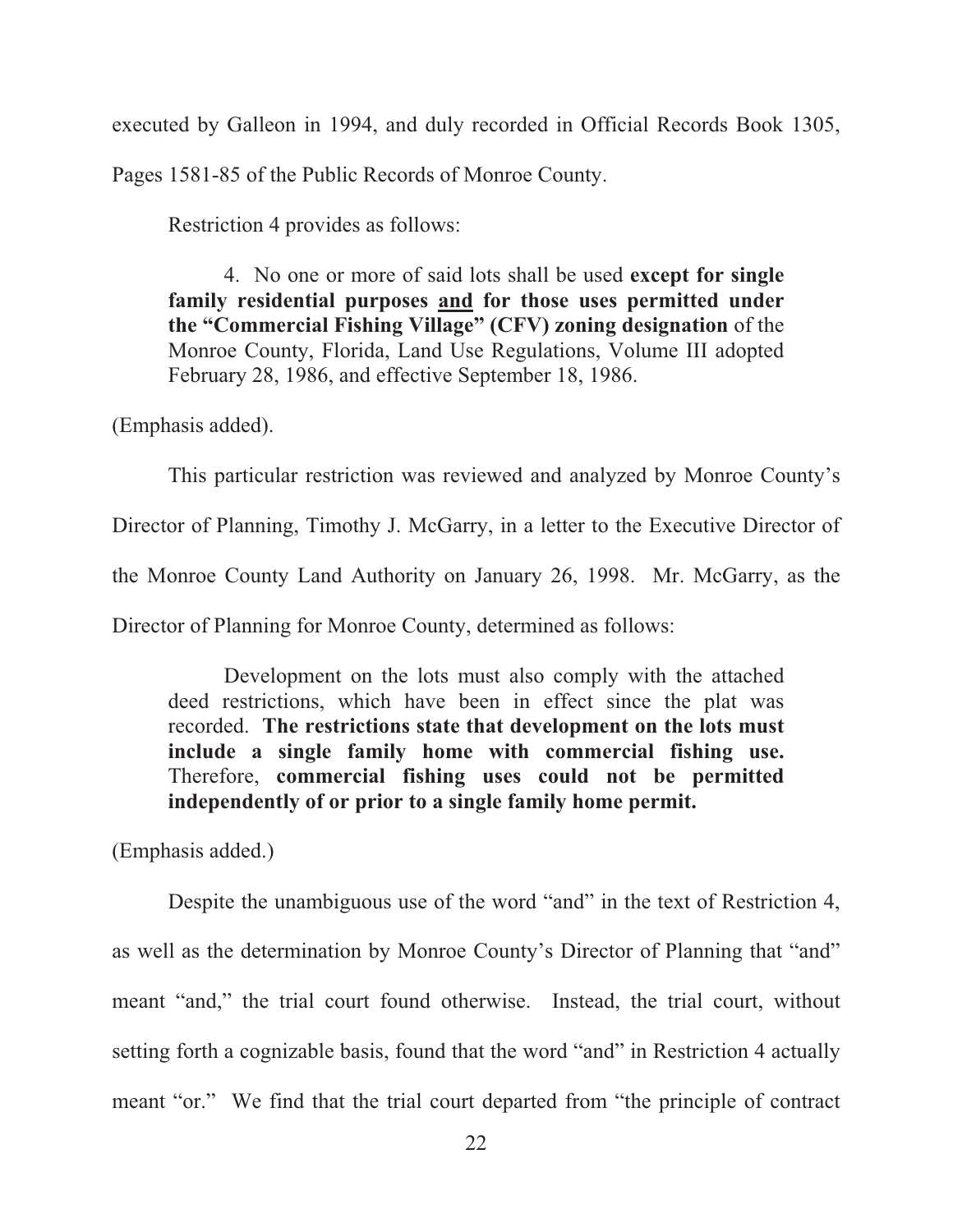interpretation which requires that the words used by the parties must be given their plain and ordinary meaning." Beans v. Chohonis, 740 So. 2d 65, 67 (Fla. 3d DCA 1999). Of course, "'and' is a conjunction to mean that both elements must be met." Harrington v. Citizens Prop. Ins. Co., 54 So. 3d 999, 1003 (Fla. 4th DCA 2010) (finding that the word "and," as used in the insurance contract before the court, "join[ed] the elements of 'where you reside' and 'which is shown as the 'residence premises' in the Declarations' **. . . .** [Such that] [b]ased on the plain, unambiguous meaning, to meet the definition, one must both reside in the dwelling, and that location must be shown as the 'residence premises' in the Declarations."). While we acknowledge that "[c]ourts may construe 'and' as 'or' in statutes where a construction based on the strict reading of the statute would lead to an unintended or unreasonable result and would defeat the legislative intent of the statute," see Byte Intern. Corp. v. Maurice Gusman Residuary Trust No. 1, 629 So. 2d 191, 192 (Fla. 3d DCA 1993) (citing Winemiller v. Feddish, 568 So. 2d 483, 485 (Fla. 4th DCA 1990)), we find these cases distinguishable in that the language at issue before us is a restriction to land use, freely negotiated and agreed upon by parties, as opposed to a statute. Moreover, in this case, the use of the word "and" is entirely consistent with Galleon Bay Property's zoning as a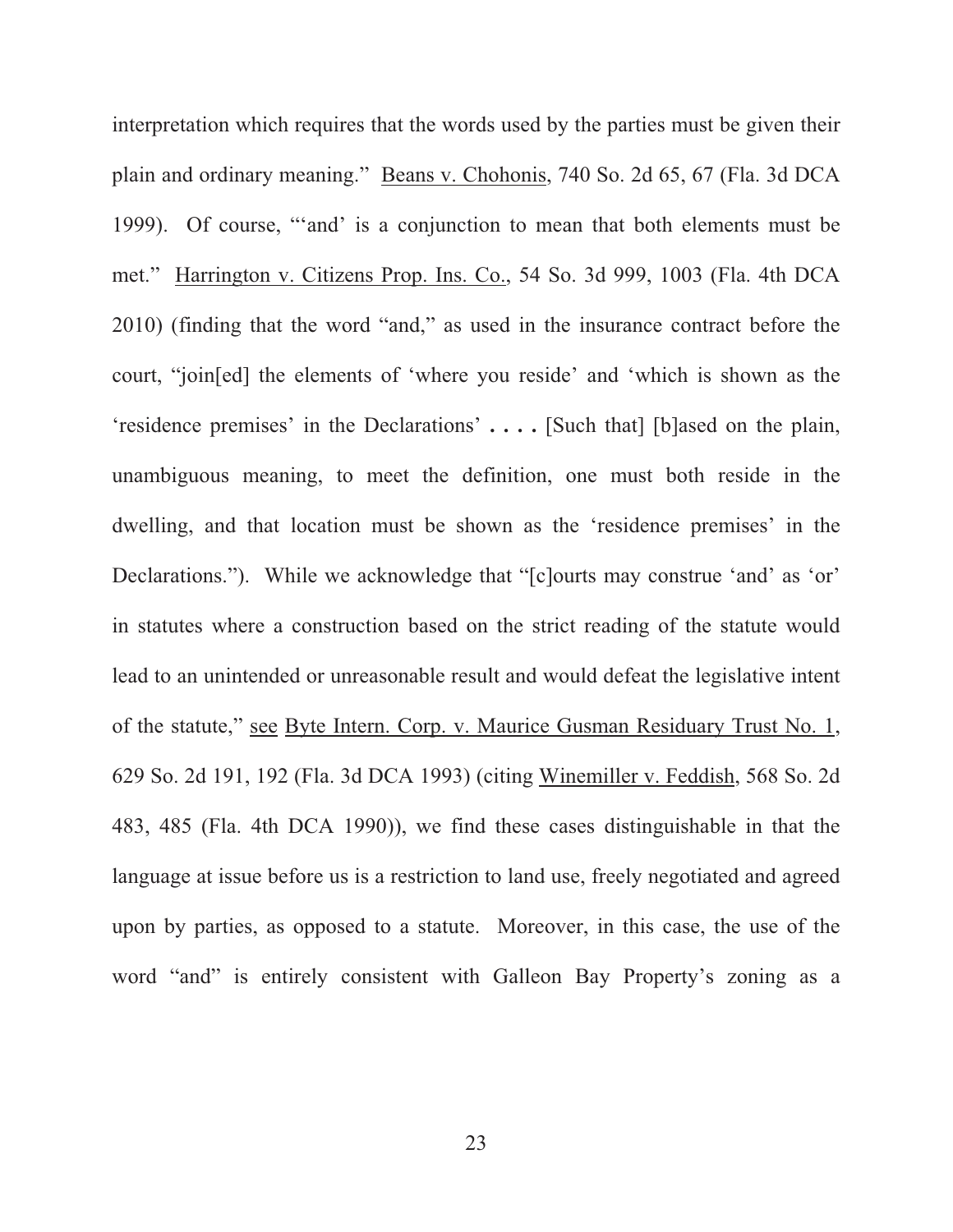"commercial fishing village."<sup>11</sup> The trial court was, quite simply, not free to redefine the word "and" in Restriction 4.12

Having erred in misinterpreting "and" to mean "or" in Restriction 4, the trial court then compounded its error by relying on the testimony of Trent Marr. In the Final Judgment, the trial court stated:

16. . . . .[t]he question is has [Galleon] been deprived of all or substantially all of the economically viable use of the property? The Court finds that it has not. While [Galleon] took the position that if the property could not be built upon it had no use and thus little, if any value, the Court finds otherwise.

. . . .

 $\overline{a}$ 

18. The Court finds that per the testimony of Trent Marr, **the property had an economically viable commercial fishing use for trap storage with a value of \$250,000.** The Court finds that

The purpose of the CFV district is to establish areas where limited commercial fishing activities, including the mooring of boats, the nonmechanized off-loading of catches, the storage of a limited number of traps, and residential uses, can be integrated.

Monroe Cnty., Fla. Code of Ordinances, art. V §130-31(2012).

<sup>12</sup> We are compelled to note, even though Galleon does not raise this particular issue on appeal, that on the first day of the liability trial, the Plaintiff called Donald Craig, a consulting land use planner, as a witness. Mr. Craig testified, in relevant part, that the Declaration required **both** a single-family residential dwelling and some degree of commercial fishing use for each lot. On the morning of the second day of trial, the trial court, at the behest of the defendants, and despite the testimony merely reflecting the plain language of the Declaration and Mr. McGarry's letter, struck Mr. Craig's testimony on the grounds that it constituted "surprise."

 $11$ <sup>11</sup> The Code presently defines the purpose of the commercial fishing village district (CFV) as follows: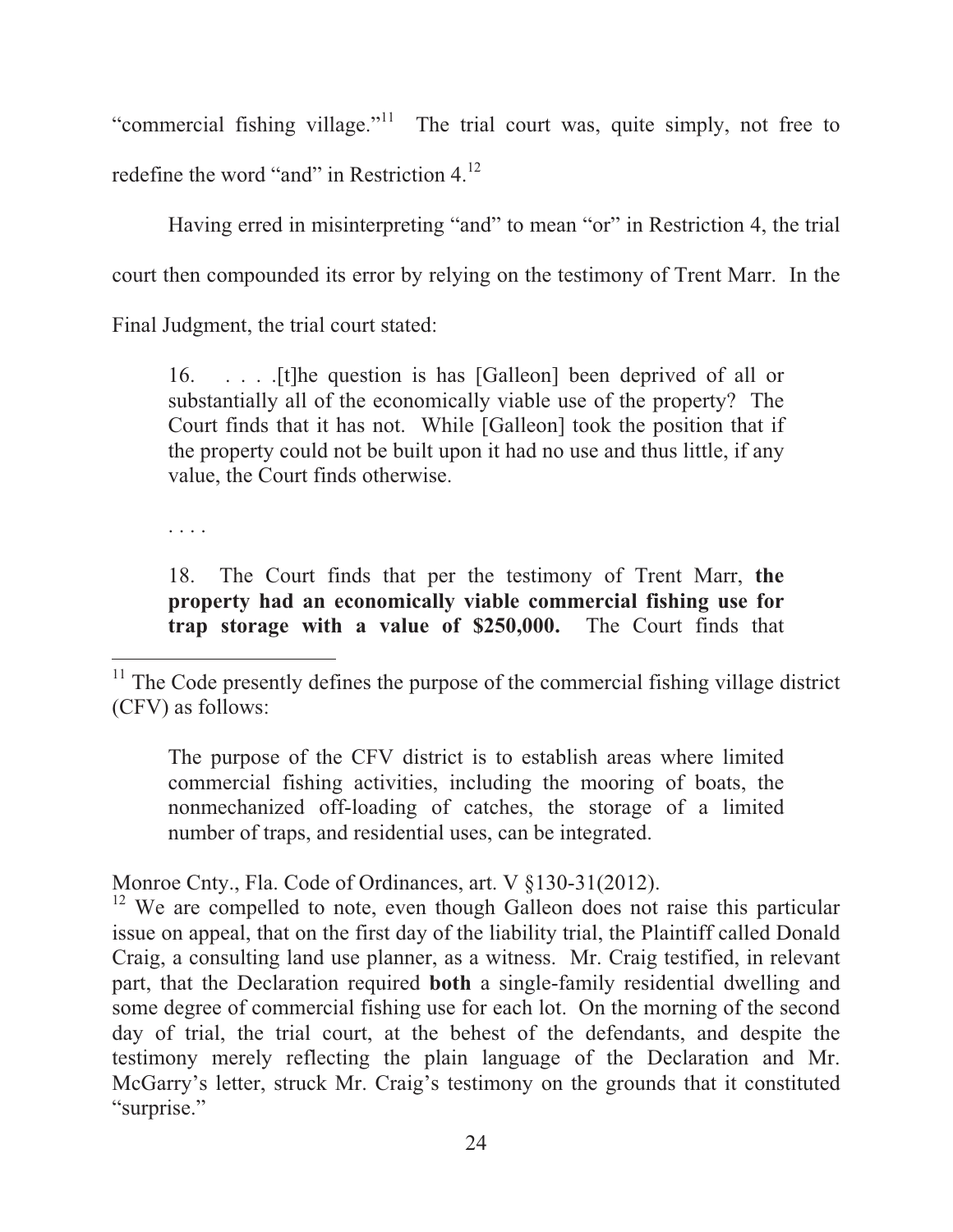[Galleon's] arguments and attempts to undermine, attack, or discredit Mr. Marr's opinion are unpersuasive. **First of all, the Court finds that trap storage is a physically and legally possible use to which the property could be put.** In this regard, the Court finds Defendant's Exhibit 4, a June 29, 1990 memorandum<sup>13</sup> from Vivienne Schleu/[Galleon] to the Planning Commission, wherein on page 4, Ms. Schleu explains why the property is suitable for trap storage, to be a piece of evidence strongly supporting the viability of [lobster or crab] trap storage.

Of course, Mr. Marr's testimony that the Galleon Bay Property could be used solely for "trap storage," without a required residence under Restriction 4, entirely depended on the trial court's misinterpretation of the word "and" to mean "or." Relying on Mr. Marr's testimony, the trial court further found that "the application of the ROGO did not diminish the value of the property at all,"<sup>14</sup> since, according to the trial court, Galleon could use its 13 Lots for "trap storage."

Thus, by 1) misapplying the Florida Supreme Court's holding in Jirik, 2) improperly considering the Bahia Shores and Dolphin Harbour subdivisions in determining Galleon's investment-backed expectations, 3) misinterpreting the word "and" in Restriction 4 to mean "or," and 4) improperly relying on the testimony of Trent Marr for its determination that Galleon's 13 Lots could be used for "trap storage," the trial court erred in its determination that Galleon had not

<sup>&</sup>lt;sup>13</sup> This memorandum, of course, is dated four years before the final approval and recording of the applicable Galleon Bay Property plat and Declaration.

<sup>&</sup>lt;sup>14</sup> Judge Payne had previously found that Mr. Marr's testimony should have been stricken in the earlier compensation trial.